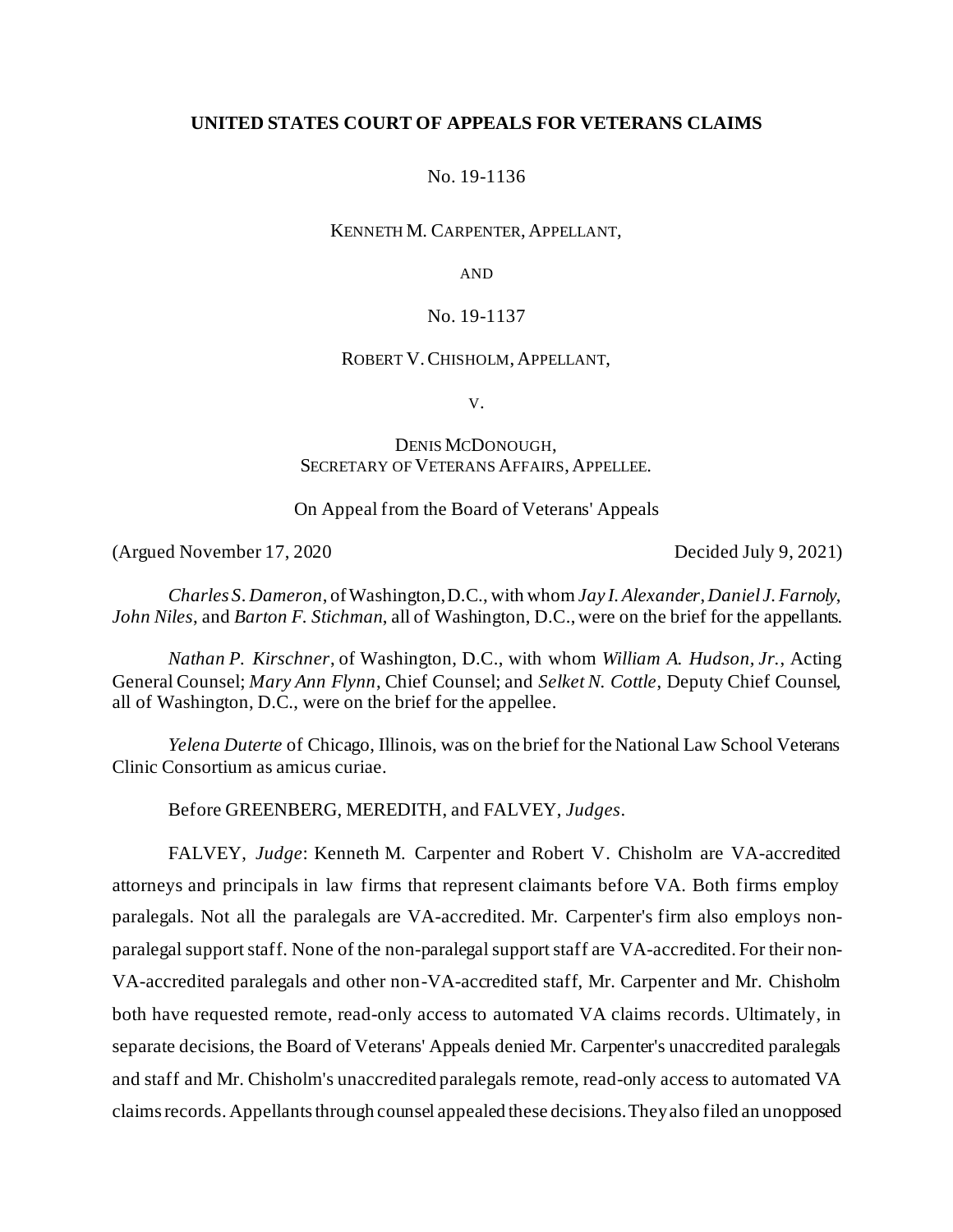motion to consolidate, whichthe Court granted on May 31, 2019, and thenconsolidated the appeals under U.S. Vet. App. Docket Number 19-1136.

These appeals, which are timely and over which the Court has jurisdiction, *see* 38 U.S.C.  $\S$ § 7252(a), 7266(a), were referred to a panel of the Court, with oral argument,<sup>1</sup> to decide whether, in categorically barring non-VA-accredited paralegals and staff from remote, read-only access to the Veterans Benefits Management System (VBMS), <sup>2</sup> VA violates the note to 38 C.F.R. § 14.629. Because that note concerns access to Veterans Benefits Administration (VBA) automated claims records as described in 38 C.F.R. §§ 1.600-.603, we must consider whether the Court's interpretation of those regulations in *Green v. McDonald*, 28 Vet.App. 281, 290 (2016)(per curiam order), applies to these appeals, particularly considering changes in VA's technological landscape. We are also asked to decide whether VA's bar against remote access to VBMS for accredited attorneys' unaccredited paralegals and support staff violates 38 U.S.C. § 5904(a) and due process, and whether the addition to and omission from the appellants' claims files of some documents constitutes statutory and due process violations.

On February 24, 2021, the Court issued a panel decision affirming the Board decisions. On March 10, 2021, the appellants filed an unopposed motion to deconsolidate their cases because they had different views on how to proceed with their cases. In response to a Court order, on March 15, 2021, Mr. Carpenter stated that he intended to file a motion for reconsideration or en banc review, and Mr. Chisholm stated that he would not take further action on this matter in this Court or at the U.S. Court of Appeals for the Federal Circuit. The next day, the Court deconsolidated the cases, reopened Docket Number 19-1137, and included all docket entries made under Docket Number 19-1136 after May 31, 2019.

After Mr. Carpenter's motion for extension was granted, on May 3, 2021, he moved for panel reconsideration or en banc review. The Court will grant panel reconsideration under both Docket Numbers 19-1136 and 19-1137. *See* U.S. VET. APP. R. 2, 35. Though Mr. Chisholm does not wish to continue to pursue this matter and though we have deconsolidated these cases, for

 $1$  The appellants filed an opposed motion for oral argument, but that motion is moot because the Court decided sua sponte that oral argument would assist us in our determination.

<sup>&</sup>lt;sup>2</sup> "VBMS is an automated, fully electronic, Web-based claims processing system designed to serve as the cornerstone of VBA's transition to paperless claims processing." VA's Notice of Amendment of System of Records, "'VA Compensation, Pension, Education, and Vocational Rehabilitation and Employment Records—VA' (58VA21/22/28)," 77 Fed. Reg. 42,594-01 (July 19, 2012).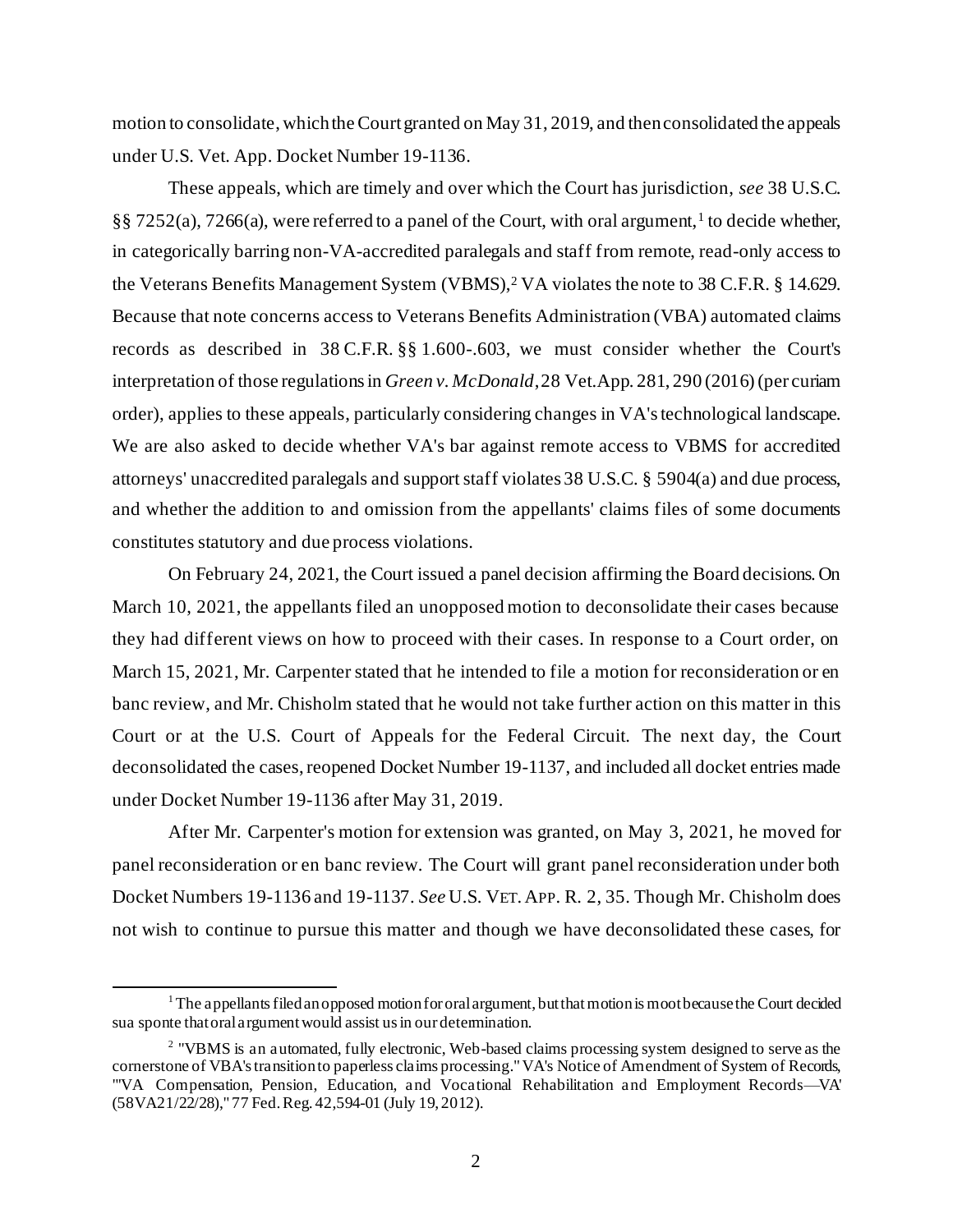consistency—i.e., to avoid having two different precedential decisions on the same matter—we will grant Mr. Carpenter's motion for panel reconsideration and sua sponte grant panel reconsideration in Mr. Chisholm's case. Upon reconsideration, the Court will withdraw the February 24, 2021, panel decision and issue this panel decision in its stead. Because the February 2021 panel decision was issued under both appellants' names, this current decision will also be issued under both appellants' names, but the decision will be entered in both dockets rather than under just Docket Number 19-1136.

Returning to the merits, we find, as before, that because the regulations themselves— §§ 1.600-.603—have not changed since *Green*, the Court must follow the regulations' plain language and *Green*'s analysis of that language. We therefore find that the regulations do not pertain to VBMS access. And the Federal Circuit's decision in *Euzebio v. McDonough*, 989 F.3d 1305 (Fed. Cir. 2021), which issued shortly after our February 2021 decision, does not change that determination. We also find that the appellants have not proved that they were prejudiced by the denial of VBMS access to their unaccredited paralegals and staff, such that they could not competently represent their clients. Nor have the appellants proved they are prejudiced by any alleged record deficiencies. Thus, we will affirm the Board's decisions.

#### **I. FACTS AND PROCEDURAL HISTORY**

#### A. Mr. Carpenter's Appeal

In June 2016, Mr. Carpenter requested VBMS access for his unaccredited support staff and paralegals. Record (R.) at 366-67. In December 2016, VA denied the request. R. at 362-63. That same month, Mr. Carpenter filed a Notice of Disagreement (NOD). R. at 361-62. After further proceedings, on October 31, 2018, the Board denied remote, read-only access to automated VA claims records for Mr. Carpenter's unaccredited paralegals and staff. R. at 2-13.

# B. Mr. Chisholm's Appeal

In November 2014, Mr. Chisholm asked a regional office to grant remote VBMS access to his unaccredited paralegals. R. at 628-30. VA did not act on the request and, in April 2015, Mr. Chisholm filed a petition with this Court. R. at 615-66. In September 2015, VA informed Mr. Chisholm of the basis for withholding access, but did not grant or deny the request. R. at 606-08. In October 2015, Mr. Chisholm responded and again requested access. R. at 667-70. In May 2016, VA accepted the October 2015 letter as a petition for rulemaking (under 5 U.S.C. § 553(e )) to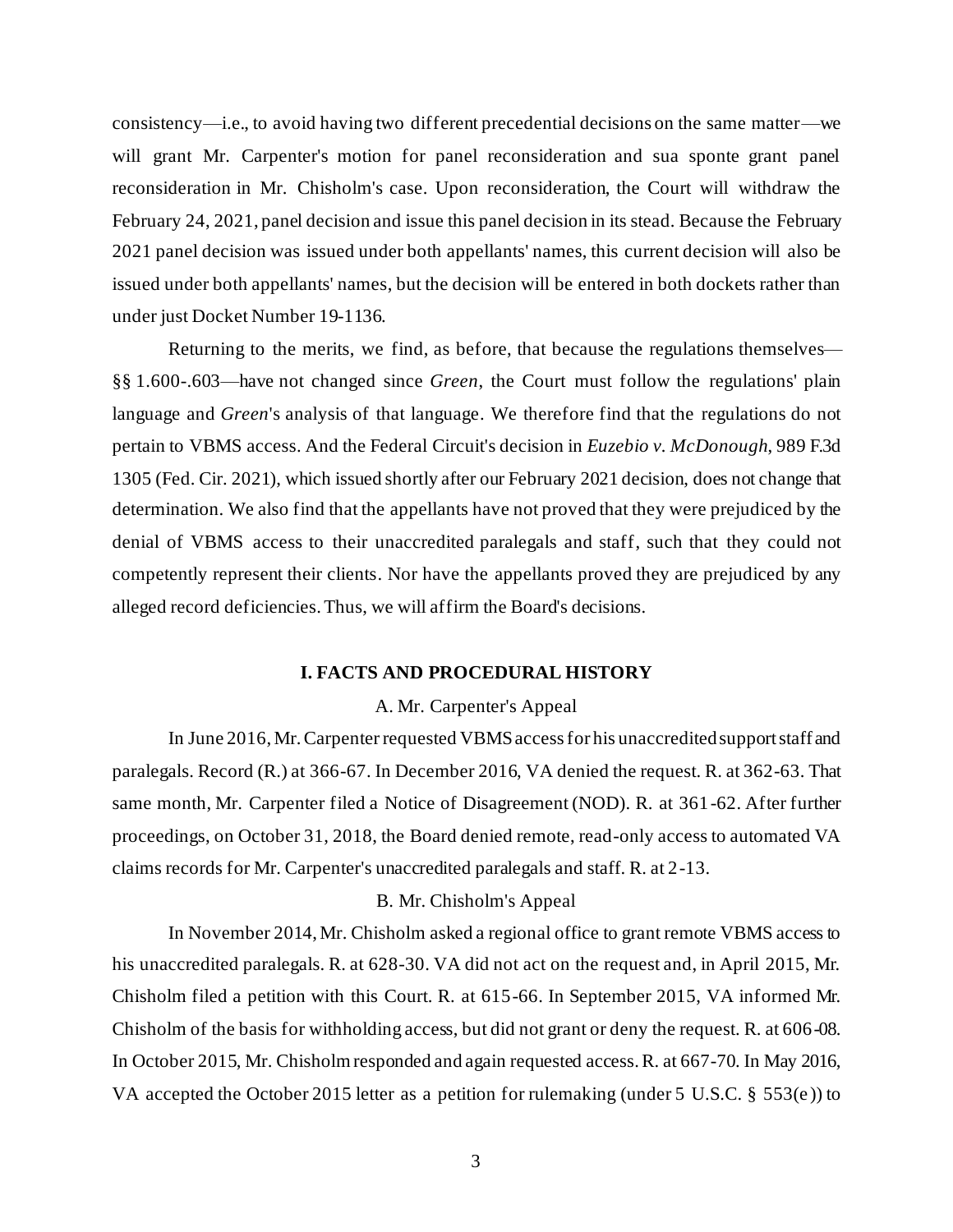revise 38 C.F.R. § 14.629 to allow VA to provide remote access to non-VA-accredited law firm support staff. R. at 588.

In September 2016, the Court partially granted Mr. Chisholm's petition, holding that "decisions regarding access to claims files are rendered pursuant to a law affecting the provision [of] veterans' benefits," and directing the Secretary to issue an appealable decision. *Chisholm v. McDonald*, 28 Vet.App. 240, 243 (2016) (per curiam order). In March 2017, the VBA denied Mr. Chisholm's unaccredited paralegals remote access. R. at 457. That same month, Mr. Chisholm filed an NOD. R. at 578-81. After further proceedings, on October 29, 2018, the Board denied Mr. Chisholm's unaccredited paralegals remote, read-only access to automated VBA claims records. R. at 369-82.

# C. The Board Decisions

In the decisions on appeal, the Board determined that the appellants had not established that their non-VA-accredited paralegals and support staff were entitled to remote, read-only access to VA claims records. R. at 2, 370. The Board addressed the interplay between §§ 1.600-.603 and the note to § 14.629 and, relying on this Court's decision in *Green*, determined that the regulations do not apply to VBMS access. R. at 4, 372-73. The Board acknowledged that "[i]t is possible the assumptions and factual premises underl[y]ing the Court's decision in *Green* . . . have changed[,]" but stated that, "as currently written, the law does not compel the Secretary to grant . . . access." R. at 7, 375. Assuming, however, that *Green* did not apply, the Board found the language in the note to § 14.629 permissive, and that the Secretary's Privacy Act and administrative concerns regarding access were not unreasonable, arbitrary, capricious, or an abuse of discretion. R. at 5-9, 373-77. The Board further noted that, even if the regulations pertain to VBMS, § 1.600(d)(2) provides that §§ 1.600-.603 "do not create, and may not be relied upon to create, any right or benefit, substantive or procedural, enforceable at law against the United States or [VA]." R. at 7, 375.

As to whether the Secretary's denying access violates 38 U.S.C. § 5904 and impedes the appellants' ability to competently and diligently represent their clients, the Board determined that the appellants had not alleged a specific instance in which they could not render effective counsel but rather had cited only hypothetical harm. R. at 9, 377-78. The Board thus found the relationship between access to VBMS for their paralegals and support staff and their statutory and ethical obligations too attenuated. R. at 9, 378. Turning to the appellants' arguments based on the practical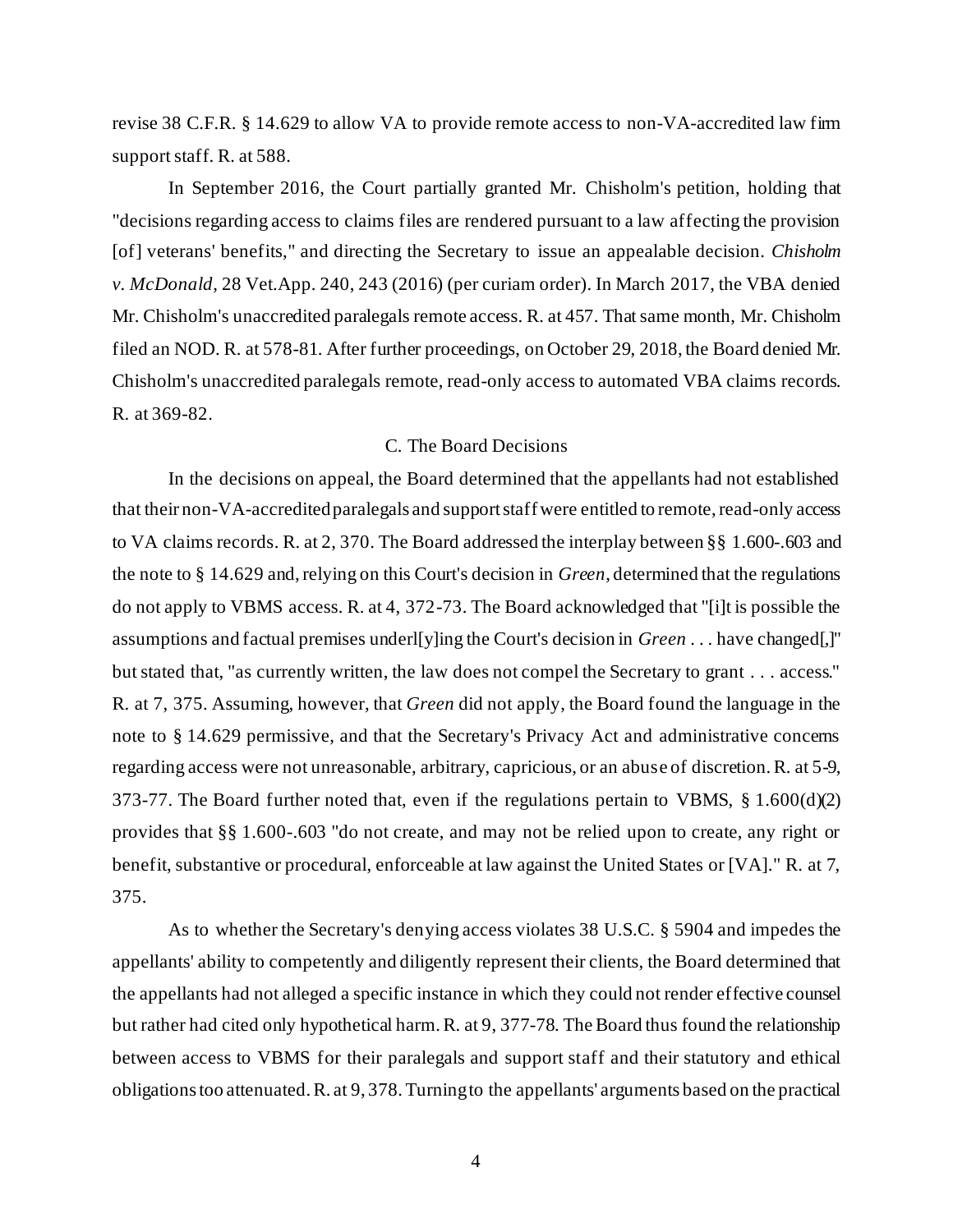considerations of efficiently running a law firm, the Board stated in part that the appellants had not cited a specific instance in which, because paralegals and staff could not access VBMS, the appellants missed a statutory deadline, VA did not provide a decisional document, or the appellants could not access their clients' electronic records. R. at 11-12, 379-81. Ultimately, the Board concluded that this case comes down to the appellants' disagreement with VA's policy, but that the Secretary had cited legitimate privacy and administrative concerns, and that his exercise of discretion is not unreasonable. R. at 12, 381.

D. VA's Proposed Amendments to §§ 1.600-.603 and § 14.629

In February 2020, VA published a proposed rule to amend its regulations regarding remote access with a comment deadline of April 20, 2020. Individuals Accredited by the Department of Veterans Affairs Using Veterans Benefits Administration Information Technology Systems to Access VBA Records Relevant to a Claim While Representing a Claimant Before the Agency, 85 Fed. Reg. 9435 (proposed Feb. 19, 2020) (to be codified at 38 C.F.R. pts. 1, 14). VA stated that in 2003, when it added the note to § 14.629, which undergirds the appellants' arguments regarding access, VA IT systems did not include electronic copies of evidence. *Id*. at 9438-39. VA explained that the regulation's note "never meant that VA would always provide support staff . . . or paralegals with access to VBA IT systems." *Id*. at 9439. VA acknowledged, however, that "the note may have caused confusion and contributed to inconsistent application of current [§§ 1.600-.603] as VA has transitioned" from maintaining claimants' records in paper form to electronic form. *Id*. Thus, VA proposed changes to §§ 1.600-.603 and to remove the note to § 14.629 consistent with the clarification of its policy. *Id*. at 9436-39. VA noted that allowing unaccredited paralegals remote access to VA records would conflict with the proposed regulations and current practice of limiting access to claimants' accredited attorneys. *Id*. at 9439 (citing "VA's overarching responsibility to protect [v]eterans' privacy, maintain IT security according to Federal requirements, and control administrative burden and costs"). Mr. Chisholm informed the Court that he had submitted comments to VA urging the Agency not to implement the proposed changes. *See* Appellants' *Solze* Notice (Apr. 17, 2020).

The Court ordered the parties to address whether we should stay this case pending VA's publication of the final rule. The Secretary responded, asserting that the Court should stay the case until 60 days after the final rule is issued, allowing the appellants the opportunity to challenge the rule directly at the Federal Circuit under 38 U.S.C. § 502. Secretary's Response (Resp.) at 2. The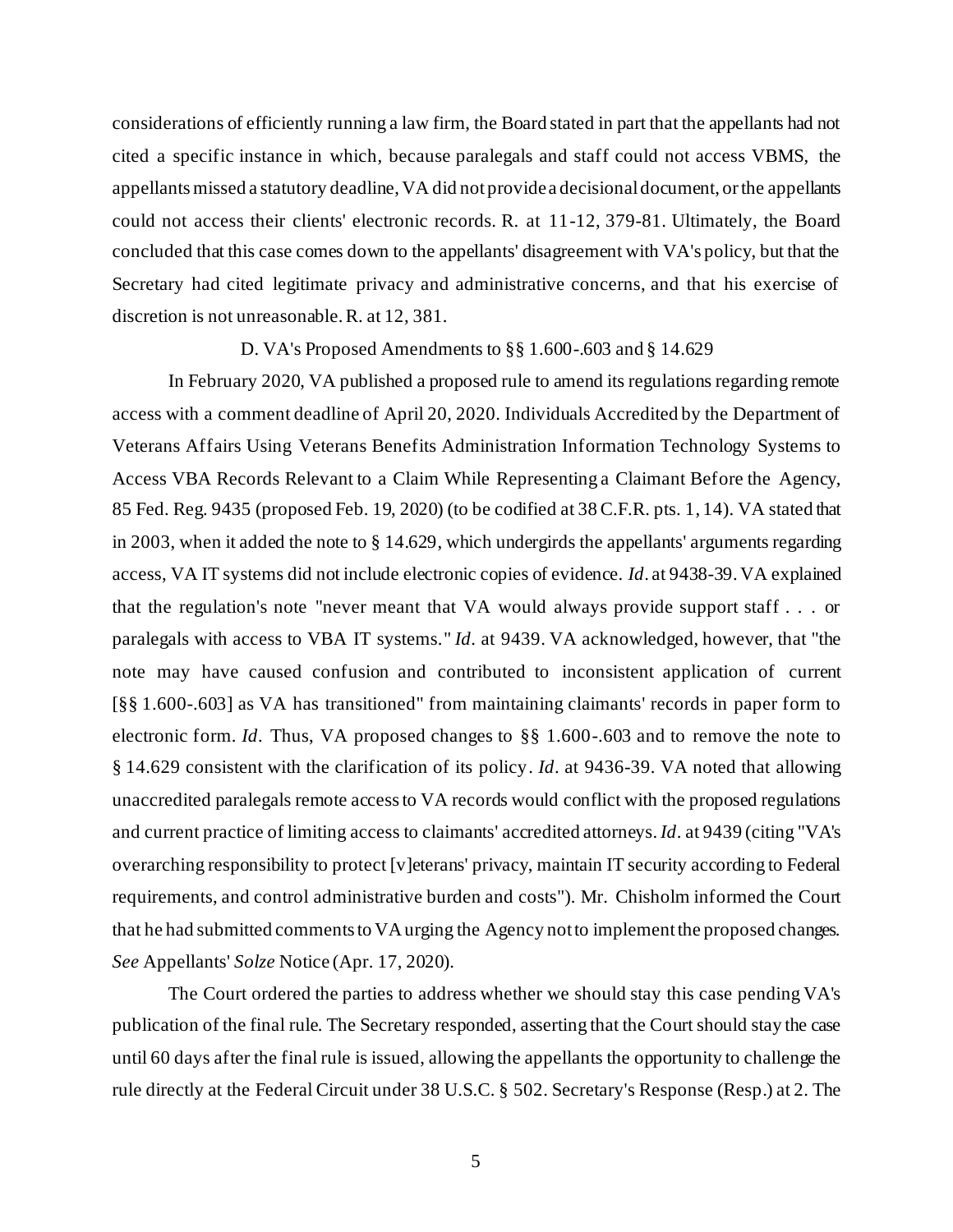Secretary contended that if the case is not stayed, the appellants' arguments would be rendered moot if the proposed rule became the final rule. *Id*. at 3. The Secretary explained, however, that VA had no deadline for publishing the final rule, urging that the stay should not be limited to a specific period following the notice and comment period because "each rulemaking is different" and it could cause the stay to be lifted before the appellants have a chance to challenge the final rule. *Id*. at 3-4.

The appellants also responded, arguing that the Court should not stay this case. Appellants' Resp. at 1. They asserted that VA's categorical bar to remote access for their unaccredited paralegals and support staff is causing harm and, because the Secretary is under no deadline to publish the final rule and there is uncertainty over whether there will be a final rule, a stay would prolong that harm. *Id*. at 2-8. They also contended that, even if the Secretary's final rule removes the note to § 14.629, the removal will not moot their case because they also raised statutory and constitutional challenges. *Id*. at 8-9.

We also permitted the National Law School Veterans Clinic Consortium, which stated it had an interest in whether law students, paralegals, and clinic staff would be able to "*fully* participate" in the representation of clients, to file an amicus response to the Court's order. Amicus Curiae Resp. at 1. The amicus reiterated that any future final rule would not moot the statutory and constitutional conflicts here and that the Court should not stay the appeals pending an uncertain regulatory action. *Id.* at 1-5.

We thank the parties and the amicus for their helpful briefs. Given the uncertainty of whether or when final rules will be published and what they might provide—particularly given that, several months after the original panel decision was issued, VA has still not finalized these proposed amendments—we conclude that a stay of proceedings is not in the interest of judicial efficiency.

#### **II. ANALYSIS**

On appeal, Mr. Carpenter and Mr. Chisholm argue that VA's categorical bar against access to VBMS by accredited attorneys' unaccredited paralegals and support staff violates the note to § 14.629. Appellants' Brief (Br.) at 13-16. They also assert that *Green* was void ab initio or dicta because that case concerned a motion under Rule 10 of the Court's Rules of Practice and Procedure, and the Court thus did not need to analyze §§ 1.600-.603 to answer the question presented there.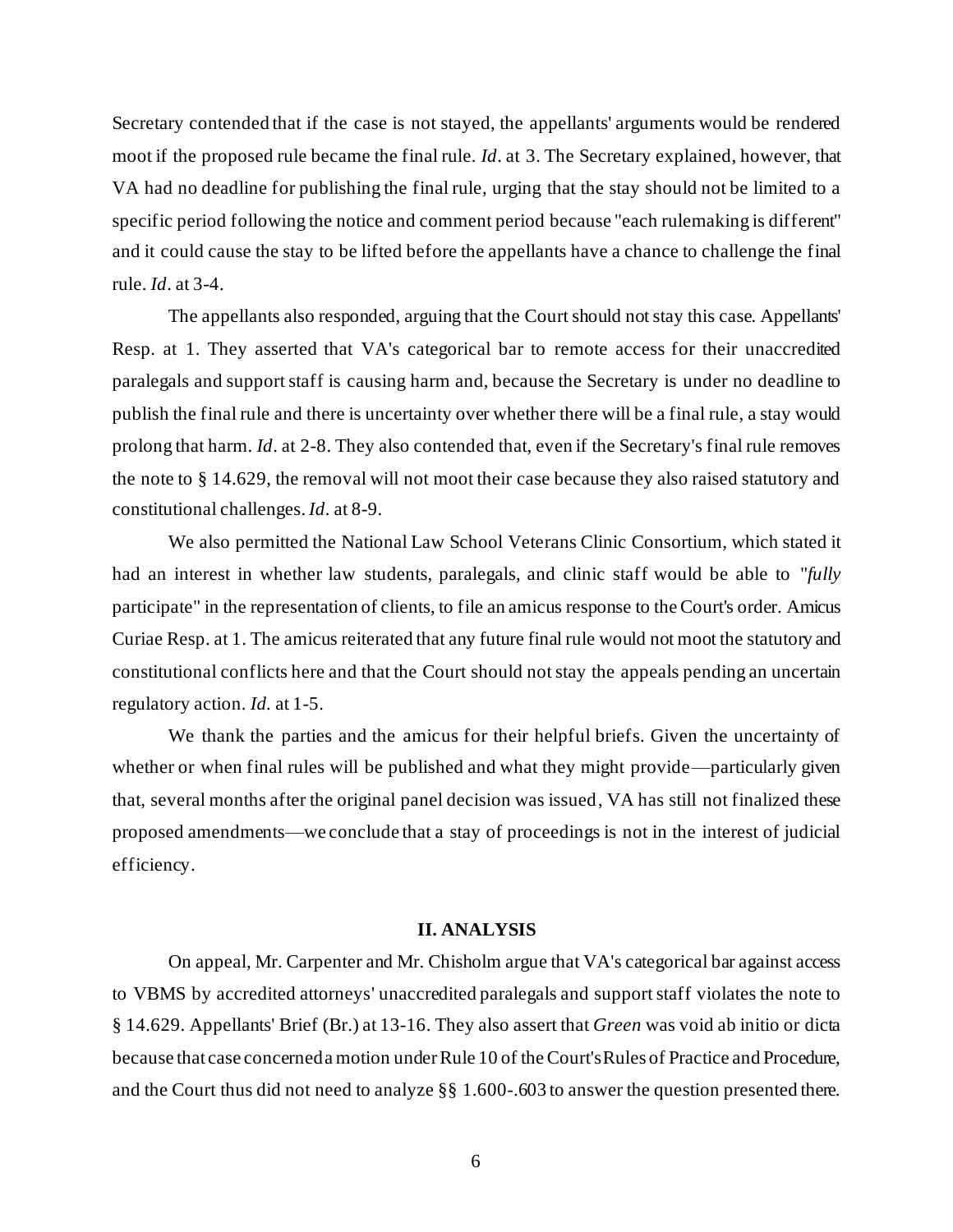*Id*. at 16-18. In the alternative, they argue that *Green* is not controllingbecause the Court's analysis of §§ 1.600-.603 in that case has self-abrogated, given that VA's technological landscape has changed. *Id*. at 16, 18-20. Finally, they assert that VA's categorical bar against remote access to VBMS for accredited attorneys' unaccredited employees violates section 5904(a) and due process and that the addition to and omission from the record before the agency (RBA) of some documents constituted statutory and due process violations.*Id*. at 20-30.

The Secretary argues that there is no statutory or regulatory right to remote, read-only access to VBMS, that *Green* is controlling, and that the appellants have not carried their burden of proving prejudicial error. Secretary's Br. at 4-12. The Secretary also asserts that VA has not violated section 5904(a) and that it afforded the appellants due process. *Id*. at 13-20.

## A. Legal Landscape

## *1. Statutory and Regulatory Framework*

Attorneys must competently represent their clients before VA. 38 U.S.C. § 5904(a). In carrying out this representation, attorneys require access to their clients' claims records. As explained below, that access is in some cases governed by §§ 1.600 through 1.603, which prescribe procedures for "[w]hen, and under what circumstances, VA will grant authorized claimants' representatives read-only access to the automated [VBA] claims records" and "[t]he exercise of authorized access by claimants' representatives." 38 C.F.R.  $\S 1.600(a)(1)-(2)(2021)$ . Section 1.601(a) provides that a successful applicant for read-only access to VBA automated claims records from a location other than a regional office must be one of the following:

(1) An organization, representative, attorney or agent approved or accredited by VA under §§ 14.626 through 14.635; or

(2) An attorney of record for a claimant in proceedings before the Court of Veterans Appeals or subsequent proceedings who requests access to the claimant's automated claims records as part of the representation of the claimant.

# 38 C.F.R. § 1.601(a) (2021).

Section 1.600(b)(1) provides that "VBA will grant access to its automated claimants' claims records from locations outside [r]egional [o]ffices . . . [o]nly to individuals . . . granted access . . . under §§ 1.600 through 1.603." 38 C.F.R. § 1.600(b)(1). And § 1.600(c) provides:

(1) Access will be authorized only to the inquiry commands of the Benefits Delivery Network [(BDN)] which provide access to the following categories of data: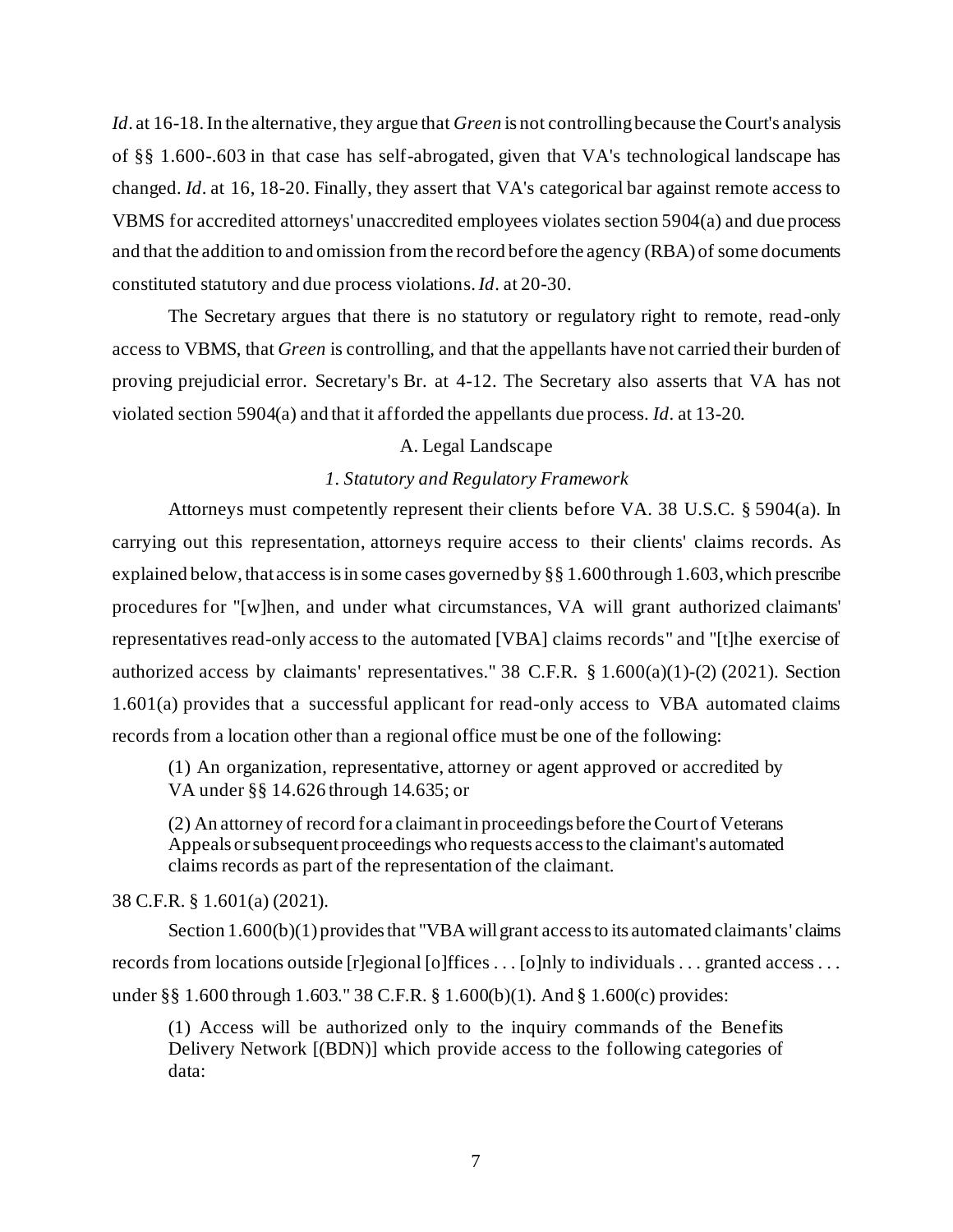(i) Beneficiary identification data such as name, [S]ocial [S]ecurity number, sex, date of birth, service number[,] and related service data; and

(ii) Claims history and processing data such as folder location, claim status, claim establishment date, claim processing history, award data, rating data, including service-connected medical conditions, income data, dependency data, deduction data, payment data, [and] educational facility and program data.

38 C.F.R. § 1.600(c).

Finally, the note to § 14.629, which concerns the requirements for accreditation of service

organization representatives, agents, and attorneys, states:

A legal intern, law student, paralegal, or veterans service organization support-staff person, working under the supervision of an individual designated under § 14.631(a) as the claimant's representative, attorney, or agent, may qualify for read-only access to pertinent [VBA] automated claims records as described in §§ 1.600 through 1.603 in part 1 of this chapter.

38 C.F.R. § 14.629 Note (2021).

### *2.* Green v. McDonald

*Green* concerned VA's denial of remote VBMS access to an attorney who represented the claimant before this Court, but who was not VA-accredited. 28 Vet.App. at 283. Mr. Green asserted that the Board decision identified an error in VBMS concerning when VA had received records and that VBMS access was thus necessary to determine whether an RBA dispute existed. *Id*. & n.3. The Secretary responded that "it was VA's policy to require Court attorneys to *also* be accredited representatives before . . . VA before VBMS" access was granted. *Id*. at 283 (internal quotation marks omitted).

Mr. Chisholm's law firm, which represented Mr. Green in that case, argued that remote VBMS access was consistent with Rule 10(d) of the Court's Rules of Practice and Procedure, which provides that the Secretary must permit a claimant or representative to inspect and copy, subject to reasonable regulation, any original material in the RBA. *Id*. at 284. Mr. Chisholm's firm also argued that, read together, § 1.600(b)(1) and § 1.601(a)(2) afford an attorney before the Court the right to remote access to VBA automated claims records and "that the regulations do not give the Secretary discretion to impose, [through] internal policy, an additional accreditation requirement on attorneys before the Court." *Id*. at 283-84.

The Court concluded that attorneys representing claimants before the Court do not have a regulatory right, under §§ 1.600-.603, to remote read-only access to the claimants' VBMS files. *Id.*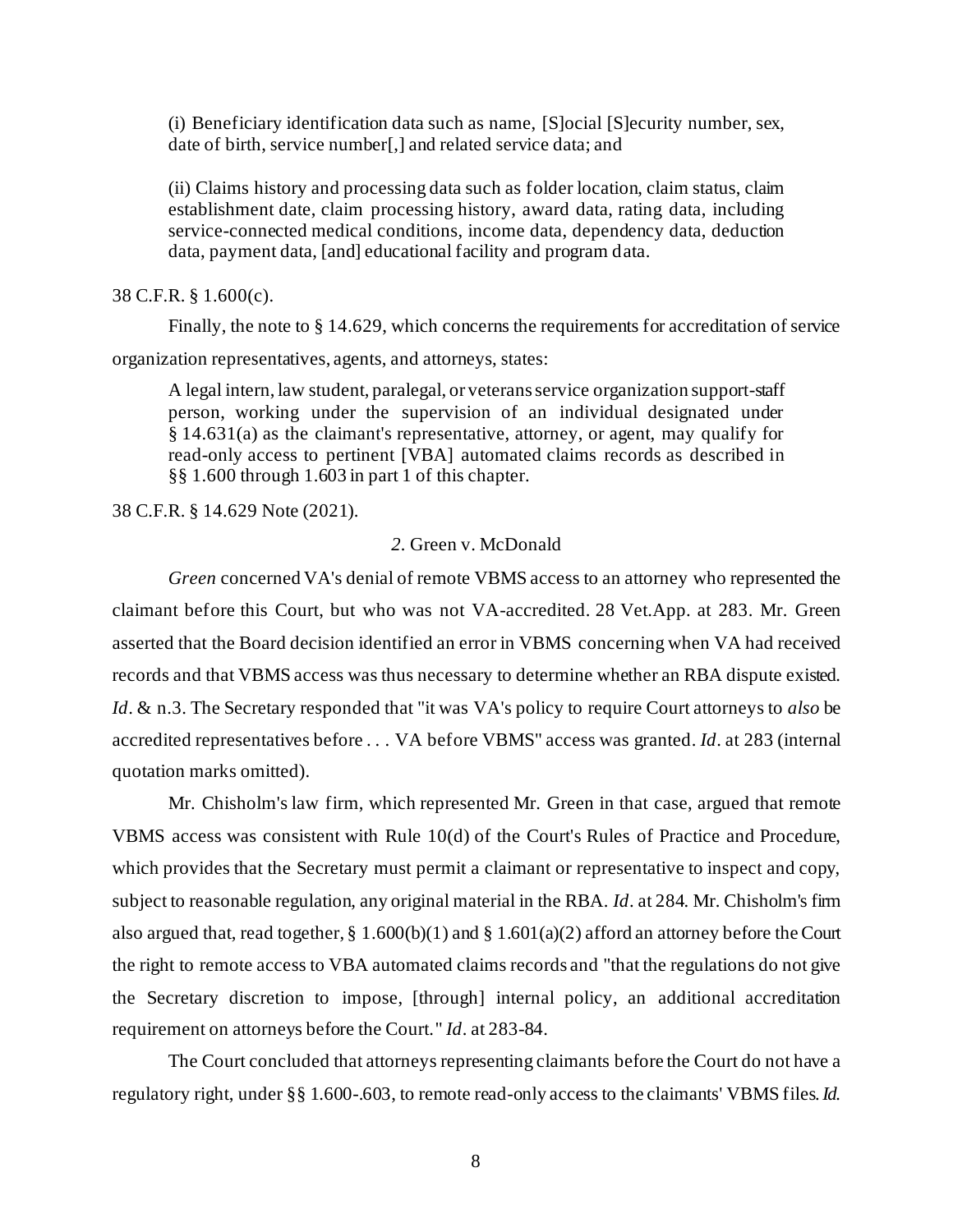at 294. The Court determined that, standing alone, §§ 1.600-.603 do not define "automated VBA claims records" or "automated claimants' claims records";but, "when § 1.600 is read in its entirety, it becomes clear that 'automated VBA claims records' and 'automated claimants' claims records' do *not*include VBMS files or a claimant's electronic claims folder." *Id.* at 290. TheCourt explained that, "[b]y limiting access to categories of data and information enumerated in § 1.600 $(c)(1)$ , the regulation provides some context in which to understand the meaning of 'VBA automated claims records' or 'automated claimants' claims records.'" *Id*. The Court noted that the categories of accessible data do not include VBMS files or a claimant's electronic claims file. *Id*. To the contrary, the Court noted that " $\S 1.600(c)(1)(ii)$  specifies that the BDN will provide the '[c] laims history and processing data such as folder location.'" *Id*. (emphasis omitted) (quoting 38 C.F.R.  $§ 1.600(c)(1)(ii) (2016)$ . Thus, the Court found unavailing "Mr. Green's argument that the regulations should be interpreted to authorize access to his VBMS file." *Id*.

#### B. Technological Changes and *Green*

## *1. Void Ab Initio or Dicta*

We now turn to the appellants' arguments. In arguing that *Green*'s interpretation of §§ 1.600-.603 was void ab initio or dicta, *see* Appellants'Br. at 16-18, the appellants first note that *Green* concerned a Rule 10(d) motion, which permits the Secretary to subject to reasonable regulation the right of attorneys before the Court to inspect and copy original materials in the RBA. They argue that, because of this the Court did not have to analyze §§ 1.600-.603 and how those regulations pertained to VBA automated claims files because it was VA's policies, and not its regulations, that required those obtaining remote VBMS accessto be accredited. *Id*. The appellants point out that under § 1.601(a), VA distinguishes between VA-accredited attorneys and agents and attorneys practicing before the Court and suggest that this is an independent basis for remote access. *Id*.They also argue that, even if the *Green* decision is not a nullity, its analysis of §§ 1.600- .603 is dicta because the analysis was unnecessary to the Court's decision on a Rule 10(d) motion. *Id*.

As stated above, in *Green* Mr. Chisholm's firm, whichrepresented the claimant in that case, argued that, read together, § 1.600(b)(1) and § 1.601(a)(2) afford an attorney before the Court the right to remote access to VBA automated claims records and "that the regulations do not give the Secretary discretion to impose, [through] internal policy, an additional accreditation requirement on attorneys before the Court." 28 Vet.App. at 283-84; *see* 38 C.F.R. §§ 1.600(b)(1) (providing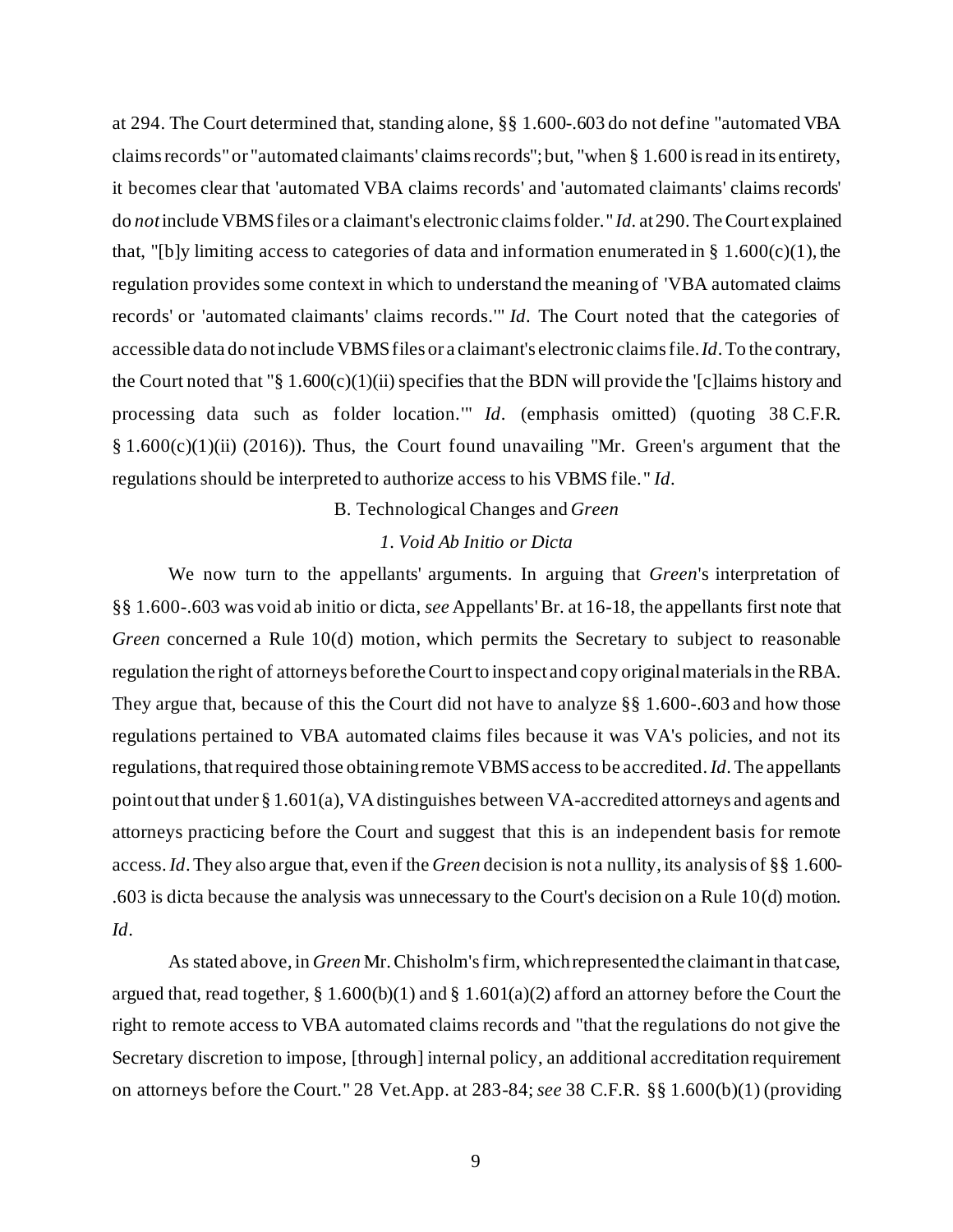that VBA will grant remote access to its automated claimants' claims records: "Only to individuals and organizations granted access to automated claimants' records under §§ 1.600 through 1.603"), 1.601(a) (stating that an applicant for remote access to VBA automated claims records must be (1) "[a]n organization, representative, attorney, or agent approved or accredited by VA under §§ 14.626 through 14.635"; or (2) "[a]n attorney . . . before the Court . . . who requests access to the claimant's automated claims records").

Contrary to the appellants' current contention, the *Green* Court had to analyze and interpret §§ 1.600-.603 because Mr. Chisholm's firm there argued that VA's policy contradicted the plain language of § 1.600(b)(1) and § 1.601(a)(2). Because the Court agreed that the plain language of § 1.601(a)(2) does not include an accreditation requirement for attorneys before the Court, 28 Vet.App. at 289-90, it logically also had to address whether the regulations applied to remote read-only access to VBMS, as well as analyze  $\S 1.600(c)$  to understand what automated claims records "individuals and organizations granted access to automated claimants' records under §§ 1.600 through 1.603" could access. 38 C.F.R. § 1.600(b)(1). Thus, *Green*'s analysis of those regulations does not render the decision void ab initio or the analysis itself dicta.

Further, even if the situation here is distinguishable from that in *Green*, because *Green* involved an attorney representing a claimant before the Court and this case involves attorneys and agents representing claimants before VA, § 1.601(a) provides that both VA accredited attorneys or agents and unaccredited attorneys before the Court may have access to automated claims records. But what those claims records include does not change, regardless of whether it is an accredited attorney or agent, or an unaccredited attorney before the Court, who requests access to them. In other words, even though the situation here involves categories of people different than those in *Green*, that does not change the applicability of *Green*'s holding that automated claims records, as noted in § 1.600, do not include VBMS, no matter who is accessing them.

# *2. Self-Abrogation*

The appellants also argue that given changes in VA's technological landscape, *Green*'s analysis of §§ 1.600-.603 has self-abrogated. Appellants' Br. at 18-20 (asserting that the exhibits annexed to their brief demonstrate that post-*Green* developments "have rendered *Green*'s state of the world obsolete" and "obviate[d] *Green*'s articulated security concerns"). Section 1.600(b) provides that "VBA will grant access to its automated claimants' claims records from locations outside [r]egional [o]ffices" and  $\S 1.600(c)(1)$  provides that "[a]ccess will be authorized only to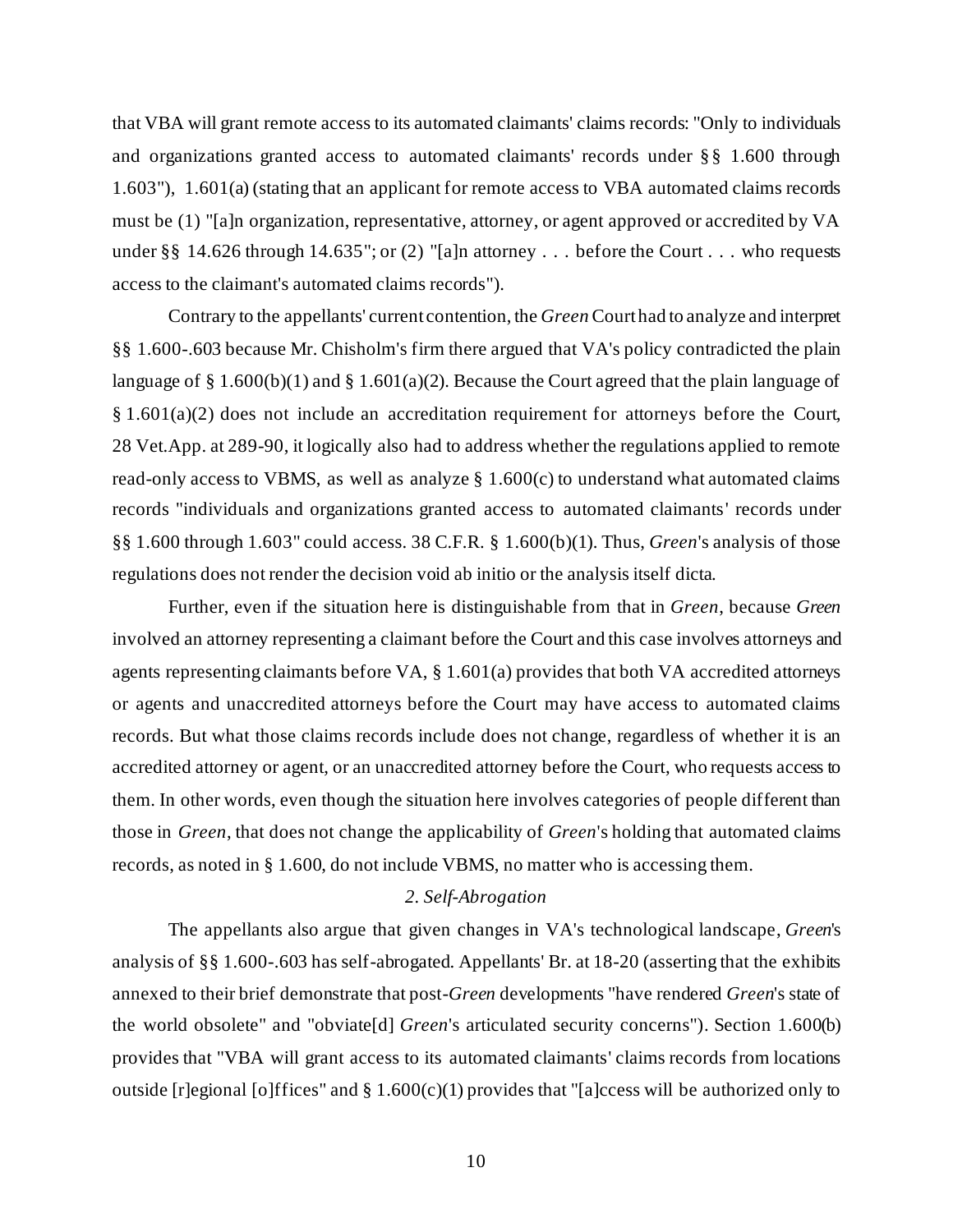the inquiry commands of the [BDN]."The Court acknowledgesthat there have been some changes to VA's technological landscape since 2008, when § 1.600 was last updated.

For example, in a September 2016 VA letter regarding granting accredited representatives access to VA information systems, the principal deputy under secretary for benefits provided guidance to all the regional offices regarding granting accredited representatives access to VA information systems. R. at 51-54. He instructed them that, upon successful completion of a background investigation and issuance of a personal identity verification (PIV) badge, "VA will grant access to the VA network and to the . . . []VBMS[]." R. at 52. Additionally, in the February 2020 Federal Register notice about the proposed rule changes to §§ 1.600-.603 and § 14.629, VA stated that its "effort to modernize the claims processing system has required a change to storing records relevant to benefit claims before the agency and processing such claims in electronic form, currently utilizing the . . . []VBMS[] information system." 85 Fed. Reg. at 9436; *see id.* (also stating that the experience of VA claimants, representatives, and the agency since the transition to VBMS warrants clarification of terms and processes related to how attorneys, agents, or representatives of VA-recognized veterans service organizations (VSOs) may have direct access to VBA's claims records). VA further stated that "[t]he proposed rule would also revise most of § 1.600(c) to remove references to antiquated IT systems and commands." 85 Fed. Reg. at 9437; *see id.* (explaining that removing these references serves to "ensure VA's regulations stay current regardless of future IT developments" and that the Agency thus proposed to "describe affected IT systems more generally").

Despite these apparent technological changes, however, the text of §§ 1.600-.603 has not changed since *Green*. *Compare* 85 Fed. Reg. at 9436-37 (publishing the proposed changes to these regulations),*with* Oral Argument at 45:14-45:45, *Carpenter v. Wilkie*, U.S. Vet. App. No. 19-1136 (oral argument held Nov. 17, 2020), [http://www.uscourts.cavc.gov/oral\\_arguments\\_audio.php\)](http://www.uscourts.cavc.gov/oral_arguments_audio.php) (the Secretary noting that VA is still addressing comments and that it is unclear whether a final rule will be published).<sup>3</sup> And the appellants have not persuaded us how we can consider anything but the plain language of the regulations and *Green'*s controlling analysis of those regulations.

First, the appellants fail to explain how the common law maxim—when the reason of a rule ceases, so should the rule itself—applies to a court's plain-language interpretation of a

<sup>&</sup>lt;sup>3</sup> When this revised panel decision was issued, VA had still not published a final rule regarding the February 2020 proposed amendments.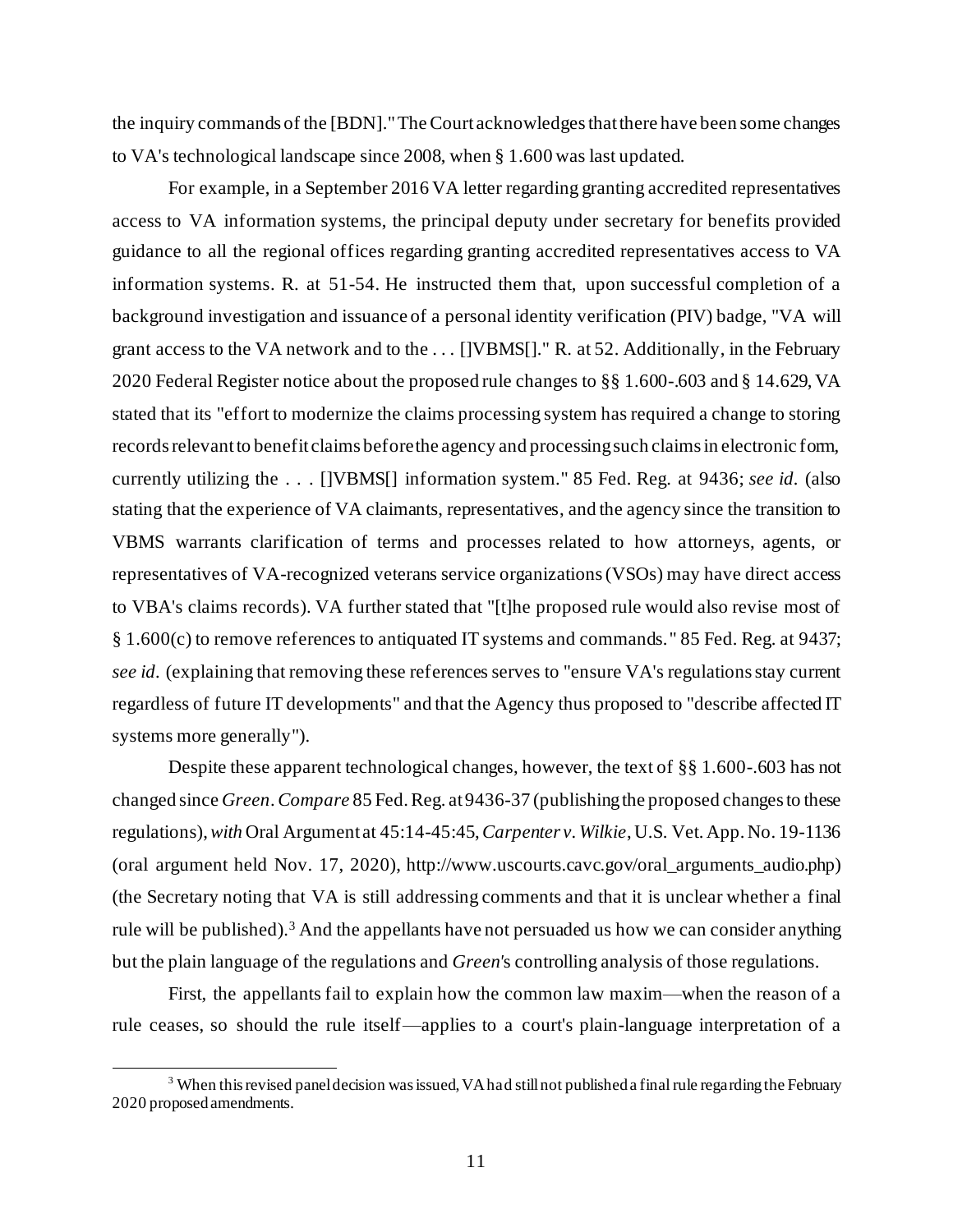regulation in a precedential decision. Appellants' Br. at 18 (citing *Zadvydas v. Davis*, 533 U.S. 678, 699 (2001), and two nonbinding cases about changed circumstances justifying departure from common law rules, but not elaborating on how VA technological changes compel a departure from applying that Agency's regulations); *see Locklear v. Nicholson*, 20 Vet.App. 410, 416 (2006) (holding that the Court will not entertain underdeveloped arguments). VA appears to be updating its regulations in response to the technological changes; but until such updates are complete, the Court will not, based on underdeveloped arguments, disregard the current regulations' plain language and *Green*'s interpretation of that plain language.

The appellants also contend that VA now treats VBMS e-folders as constituting "VBA automated claims records," Appellants' Br. at 17, those records discussed in §§ 1.600 through 1.603. But it is unclear whether VA relies on §§ 1.600-.603 to grant VBMS access to accredited attorneys and agents. For example, the principal deputy under secretary's September 2016 VA letter cites no statutory or regulatory authority. *See* R. at 51-54; *id.* (nor does the letter mention access for unaccredited attorneys practicing before the Court, even though § 1.601 states that remote access to VBA automated claims records can be granted for accredited attorneys or agents, *or* for unaccredited attorneys representing claimants before the Court). Further, the Secretary responded during oral argument that, although he could not identify the regulations on which the September 2016 letter was based, VA does not regard §§ 1.600-.603 as including VBMS and that VA follows protocols the same as those extant when we issued *Green*, including requiring a PIV card for access to VA systems. Oral Argument at 35:30-37:30; *id.* at 43:52-44:32 (notingthat there is a proposed rule governing VBMS). Thus, although the appellants assert that "[w]hether by abandonment, estoppel, or similar doctrine, VA may not now rely on *Green*'s analysis . . . for a . . . position" contrary to VA's treating VBMS e-folders as constituting VBA automated claims records, Appellants' Br. at 18, the appellants provide no analysis and cite no legal authority, and they fail to explain how we can interpret the language of the regulations as applying to VBMS. We therefore find this argument unpersuasive.

The appellants also characterize the "dispositive fact" in *Green* as "the only way" for VA to grant remote access was "to grant logistical access to VA['s] networks and information systems" and assert that those security concerns have now been obviated. Appellants' Br. at 18-20. But the appellants' reading of *Green* is mistaken. VA's security concerns played no role in the Court's regulatory interpretation in *Green*. 28 Vet.App. at 288-90 (relying instead on the plain language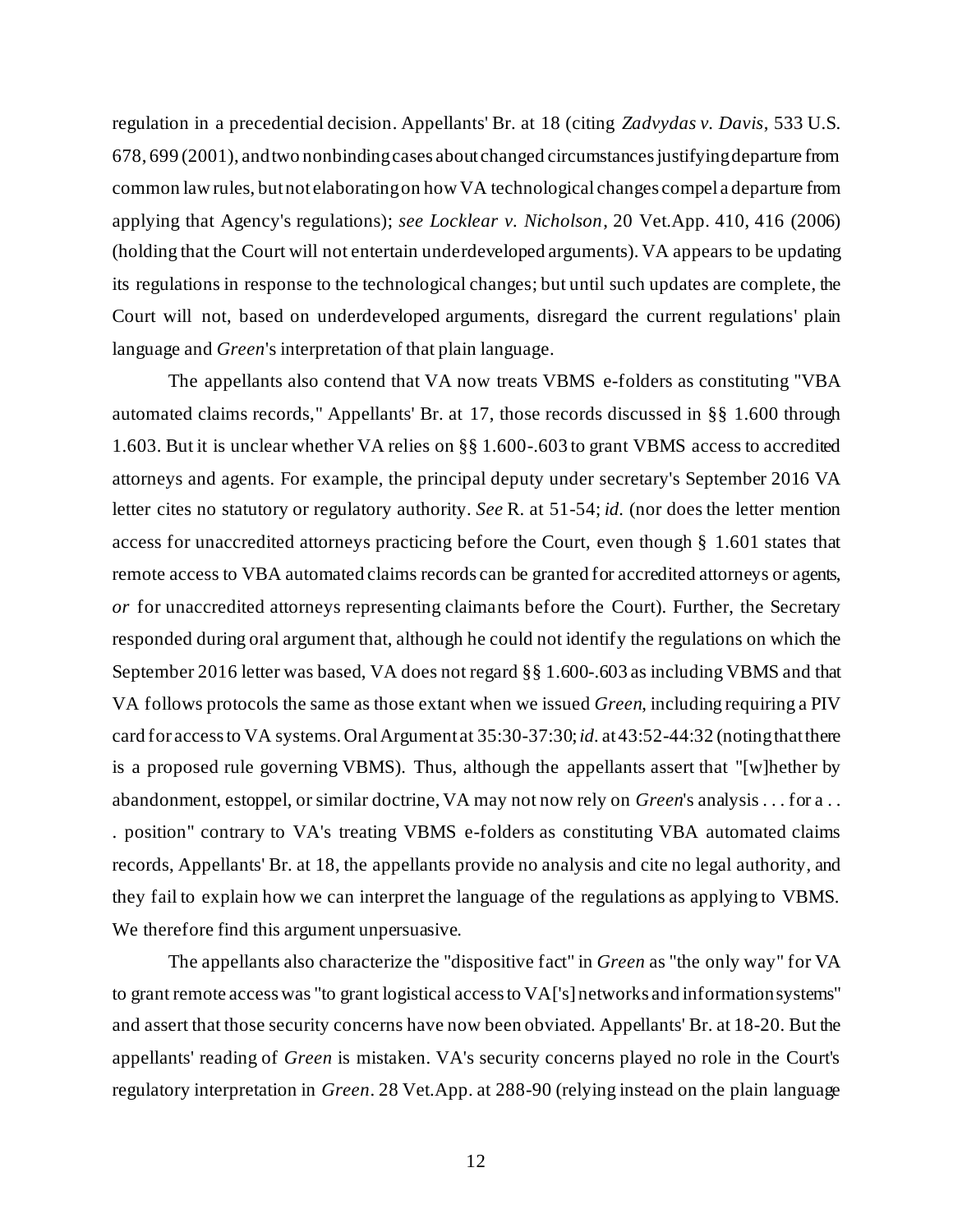of the regulations and finding that §§ 1.600-.603 do not provide a right to remote access to claimants' VBMS files); *id.* at 293-94 (discussing the Secretary's arguments regarding security concerns, but not basing its interpretation on those arguments). And, even regarding whether the Secretary's policy was reasonable under Rule 10 of the Court's Rules of Practice and Procedure, the Court declined to "delve into the Secretary's policies and procedures" because the appellant had not established a statutory right to remote access. *Id.* at 293.

To the extent that the appellants maintain that remand is required for the Board to address in the first instance whether "'the assumptions and factual premises underl[y]ing the Court's decision in *Green*'" have in fact changed, Appellants' Br. at 19 (quoting R. at 7, 375), they fail to acknowledge the Board's reliance on the law "as currently written"; do not address the Board's alternative finding pursuant to  $\S 1.600(d)(2)$ , which provides that the regulations do not create an enforceable right, R. at 7, 375; and fail to explain how the Board could reach a contrary result considering that the Board is bound by VA regulations and precedential decisions of this Court, *see* 38 U.S.C. § 7104(c); *Tobler v. Derwinski*, [2 Vet.App. 8, 14 \(1991\)](https://1.next.westlaw.com/Link/Document/FullText?findType=Y&serNum=1991200128&pubNum=463&originatingDoc=If55f47e7568d11d997e0acd5cbb90d3f&refType=RP&fi=co_pp_sp_463_14&originationContext=document&transitionType=DocumentItem&contextData=(sc.Search)#co_pp_sp_463_14) ("We hold that a decision of this Court, unless or until overturned . . . [is] authoritative and binding as of the date of the decision is issued and . . . [is] to be followed by VA agencies of original jurisdiction, the Board . . . , and the Secretary in adjudicating and resolving claims."); *see also Soyini v. Derwinski*, 1 Vet.App. 540, 546 (1991) (finding that strict adherence to the reasons-or-bases requirement is not warranted where it would impose additional burdens on the Board with no benefit flowing to the claimant).We thus conclude that the appellants have not shown that any reasons-or-bases error on the part of the Board is prejudicial.<sup>4</sup> *See Shinseki v. Sanders*, 556 U.S. 396, 410, 413 (2009) ("[T]he party seeking reversal normally must explain why the erroneous ruling caused harm $[] \dots$ by marshaling the facts and evidence" and must "explain[ ] . . . how the . . . error to which he [or she] points could have made any difference.").

# *3. § 14.629 and Summary*

In sum, the appellants have demonstrated no error on the part of the Board for relying on *Green* to find that §§ 1.600-.603 do not apply to VBMS access. Further, the Court must review and apply the regulations' language, as well as its own interpretation of that language in *Green*.

<sup>4</sup> For these reasons, we are also unpersuaded by Mr. Carpenter's assertion in his motion for reconsideration that declining to remand the matter for the Board to address self-abrogation in the first instance violates the *Chenery* doctrine. Motion for Reconsideration at 5-6 (citing*SEC v. Chenery Corp*., 318 U.S. 80, 95 (1943)).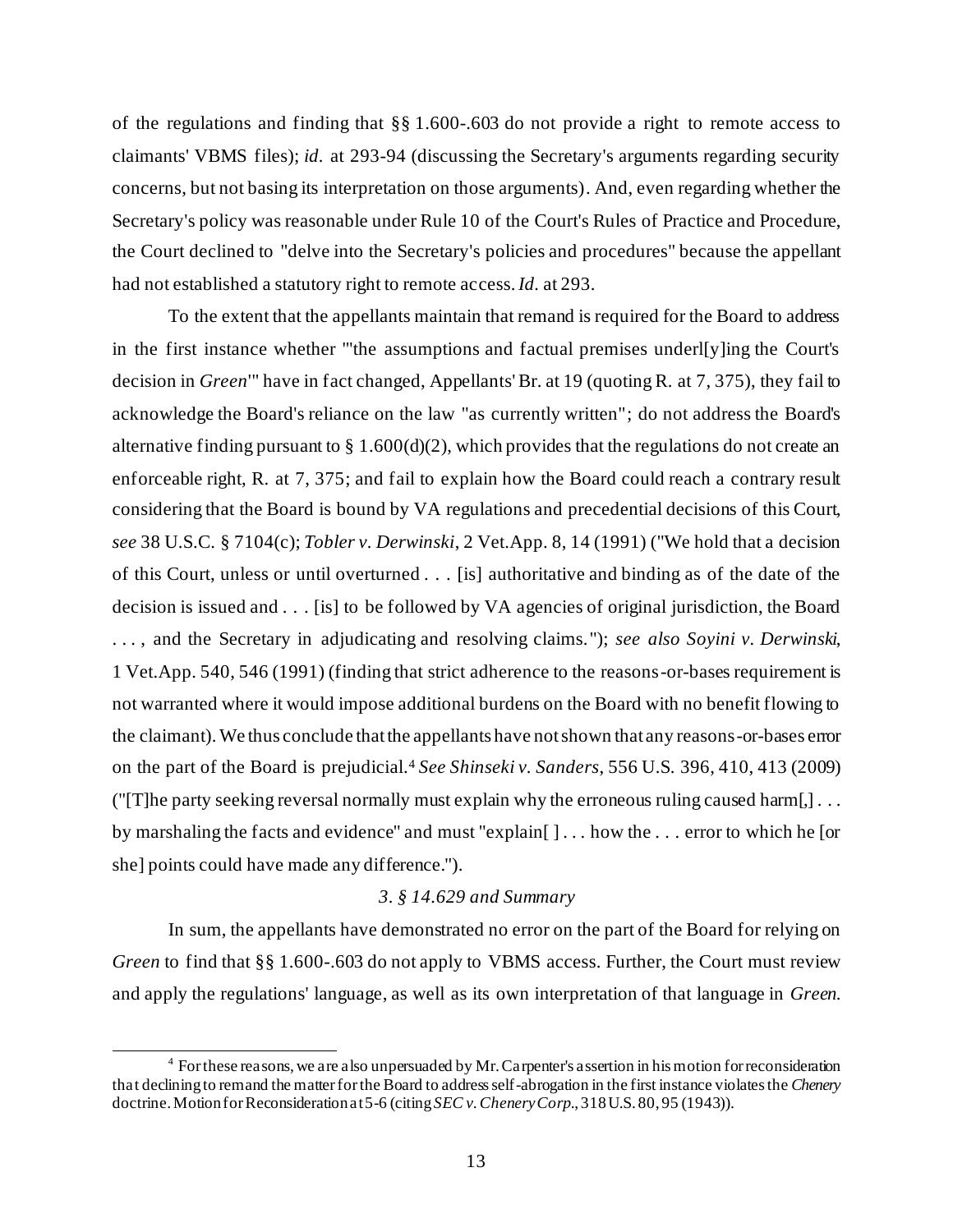Doing so here, we find that the appellants fail in arguing that VA's categorical bar against VBMS access for unaccredited paralegals and support staff violates the note to § 14.629. *See* Appellants' Br. at 13-16. Section 14.629 concerns the requirements for accreditation of attorneys, agents, and VSOs, and the note to that regulation states that a "legal intern, law student, paralegal, or [VSO] support-staff person, working under the supervision of an individual designated . . . as the claimant's representative, attorney, or agent, may qualify for read-only access to pertinent [VBA] automated claims records as described in §§ 1.600 through 1.603." 38C.F.R. § 14.629 Note. But, as explained above, the automated claims records referenced there—i.e., those described in §§ 1.600-.603—do not include VBMS. *See Green*, 28 Vet.App. at 288-90. Thus, any error in categorically barring these people's access to VBMS would not be related to the regulations.<sup>5</sup> Further, because the note to § 14.629 refers only to access granted under §§ 1.600-.603, the Court need not address the appellants' arguments that the Board erred when it concluded that the language of the note was not mandatory.

And, although the Court is aware of current VA policy, separate from the regulations, about access to VA IT systems, *see, e.g*., R. at 51-54 (Sept. 2016 VA letter), the appellants focused the arguments in their briefs on the regulations and not on whether VA's policies were arbitrary or capricious. Indeed, they did not challenge the Board's findings that the Secretary's decision to bar access and his stated privacy and administrative concerns are not unreasonable, arbitrary, capricious, or an abuse of discretion, R. at 3, 7-9, 372, 375-79, or that the plain language of § 1.600(d)(2) provides that the regulations do not create an enforceable right or benefit, R. at 7, 375. Thus, although the appellants focused many of their assertions during oral argument on the reasonableness of the Secretary's policy, the Court will not address such matters. *See Pederson v. McDonald*, 27 Vet.App. 276, 281-85 (2015) (en banc) (declining to review the merits of an issue not argued on appeal); *see also Carbino v. Gober*, 10 Vet.App. 507, 511 (1997) (declining to review an argument first raised in the appellant's reply brief), *aff'd sub nom. Carbino v. West*, 168 F.3d 32, 34 (Fed. Cir. 1999) ("[I]mproper or late presentation of an issue or argument . . . ordinarily should not be considered."). Unlike other cases in which the Court has exercised its discretion to hear late-raised arguments, *see, e.g.*, *Crumlich v. Wilkie*, 31 Vet.App. 194, 202 (2019),

<sup>&</sup>lt;sup>5</sup> The Court acknowledges that, although the note to  $\S$  14.629 lists paralegals, there remains the question whether that note includes a law firm's other support staff. *See* 38 C.F.R. § 14.629 Note (specifically listing "[VSO] support-staff"). But we will not delve into that issue because, even if the note includes non-paralegal support staff, like paralegals, barring their access to VBMS is unrelated to the regulations at issue (§§ 1.600-.603).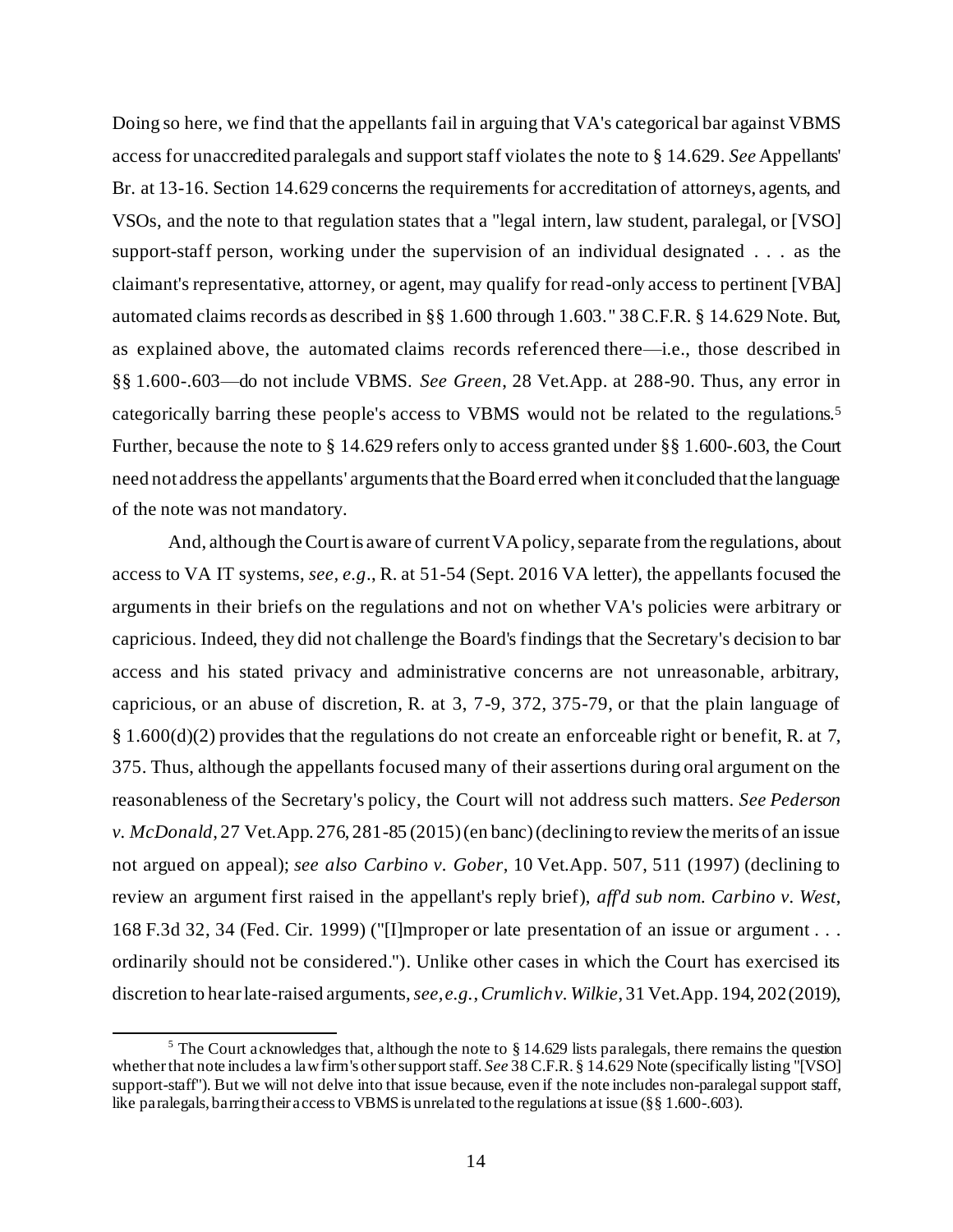we decline to do so under the circumstances here. Finally, though VA has proposed revisions to §§ 1.600-.603 and § 14.629, *see* 85 Fed. Reg. 9435-39, the Court is without authority to analyze any possible changes in the regulations.

### C. Competent and Diligent Representation

We next turn to the appellants' argument that VA's categorical bar to remote VBMS access for unaccredited paralegals and support staff violates 38 U.S.C. § 5904(a)(2). Section  $5904(a)(2)(A)$  states the following:

The Secretary shall prescribe in regulations (consistent with the Model Rules of Professional Conduct of the American Bar Association [(ABA)]) qualifications and standards of conduct for individuals recognized under this section, including a requirement that . . . an individual must . . . show that such individual is of good moral character and in good repute, is qualified to render claimants valuable service, and is otherwise competent to assist claimants.

38 U.S.C. § 5904(a)(2)(A). The appellants assert that VA is depriving claimants of their right to competent and diligent representation because VA is limiting their representatives' ability to faithfully execute their duties under section 5904, the ABA Model Rules of Professional Conduct, and VA's regulations concerning representation. Appellants'Br. at 21-23.

In both decisions on appeal, the Board found "the relationship between VA's decision not to grant [appellants'] unaccredited paralegals and staff access to VBMS and the competence mandated by Congress and state ethical rules too attenuated," particularly because appellants provided only hypothetical situations rather than specific instances of when they could not provide effective counsel. R. at 9; *see* R. at 378. <sup>6</sup> And, indeed, the appellants here only provide hypotheticals and speculative harms rather than specific examples of harm suffered due to VA's categorical bar. Appellants' Br. at 22-23 (arguing about general delays because unaccredited paralegals or support staff must wait for an accredited attorney or agent to access VBMS, which in turn diminishes the accredited representatives' capacity to perform other tasks); *id*. (presenting hypotheticals such as "[i]f a client contacts [the] office" about the status of a case and "[i]f no accredited representative is available," and alleging that the process causes delay); *see Sanders*, 556 U.S. at 409 (holding that the appellant bears the burden of proving prejudice on appeal); *cf. Saunders v. Brown*, 4 Vet.App. 320, 324 (1993) (noting that "[a]n appellant who seeks redress in

<sup>6</sup> The Board also found that the appellants' arguments speak more to convenience and their preferred way to run their law practices, but that they had not shown that VA's policies precluded competent and diligent representation or that the policies were unreasonable. R. at 12, 381.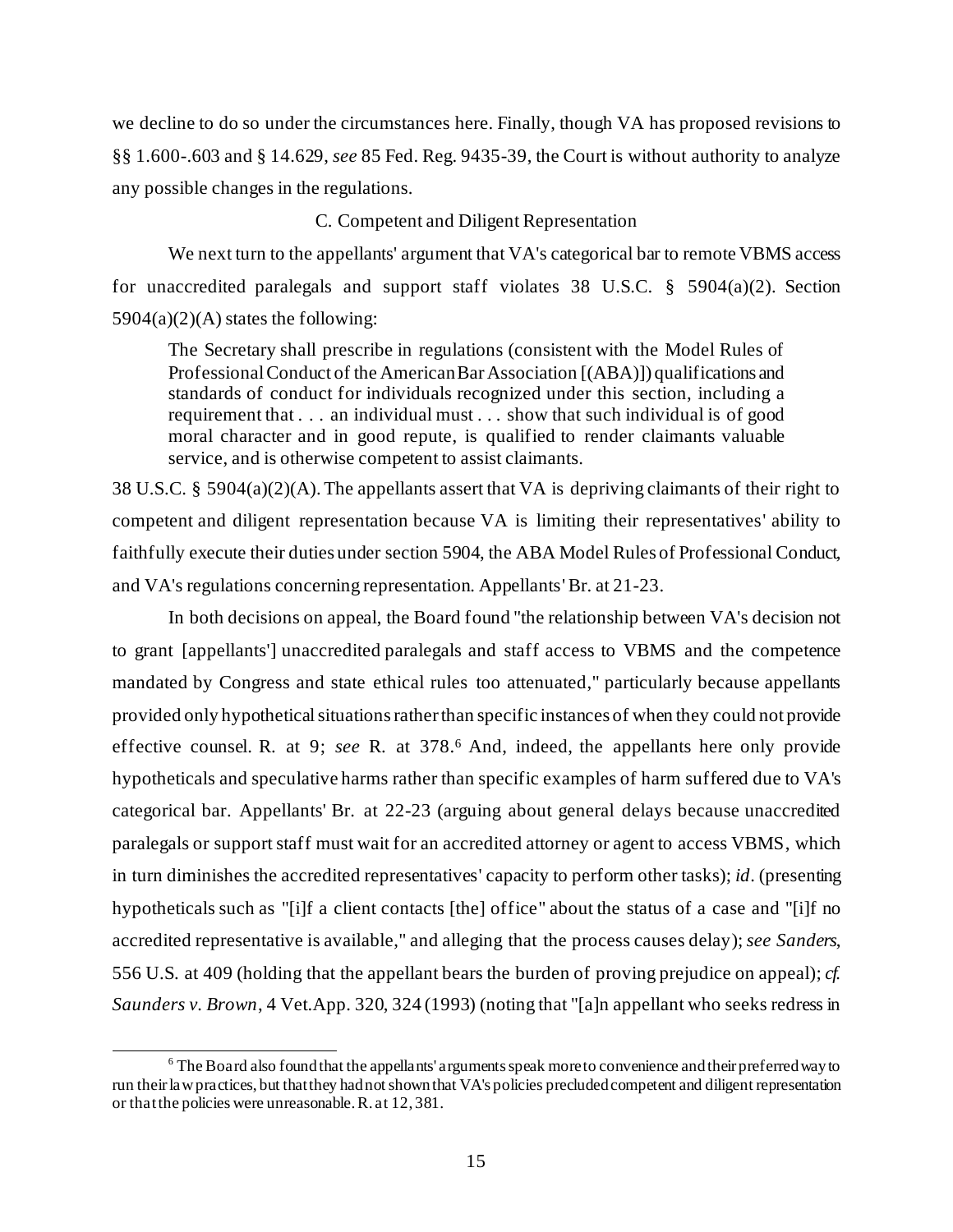federal court must demonstrate 'actual injury redressable by the court'" (quoting *Simon v. E. Ky. Welfare Rts. Org*., 426 U.S. 26, 38 (1976))).

In *Green*, the Court stated that, "[a]lthough remote access to claims records might ease the process of representation, the Court agrees with the Secretary that Mr. Green's argument that VA is prohibiting his attorney from providing competent and diligent representation rings hollow." 28 Vet.App. at 293. The same is true here. Although the appellants make a statutory argument, it is nevertheless similar to the argument that Mr. Chisholm made in *Green*, that the ABA Model Code of Professional Conduct and VA's regulations required competent and diligent representation. *Id*. at 284; *see* Appellants' Br. at 21-23 (appellants here also citing the ABA Model Rules of Professional Conduct and VA's regulations to support their competence-and-diligence argument). Any distinction that we discern between the argument here and that in *Green* is inconsequential. In fact, applying *Green*'s rationale seems even more compelling here. *Green* concerned an unaccredited attorney before the Court. Denying him remote access would mean he could gain access only at the VA General Counsel's office or at a VA regional office , *Green*, 28 Vet.App. at 295, because, presumably, there would be no other representative to remotely access the client's automated claims records. Yet here, the accredited attorneys and agents have remote access to automated claims records, even if the unaccredited paralegals and support staff in their law firms do not. Thus, we will apply *Green*'s logic here: as the Board found, there has been no showing that accredited attorneys and agents cannot competently represent their clients because their unaccredited paralegals and support staff cannot remotely access automated claims files. We therefore find that VA's categorical bar to remote VBMS access for those individuals does not violate section 5904(a). 7

Finally, the appellants' argument that the Board applied an erroneous standard to establish prejudice is undeveloped. Appellants' Br. at 23; *see Locklear*, 20 Vet.App. at 416. In essence, they criticize the Board for noting that they have not shown a specific instance of harm, Appellants' Br. at 23; *see* R. at 9, 378, and they contend that "[t]hat severity of harm is not necessary to establish prejudice," Appellants'Br. at 23 (mentioning, e.g., missing a deadline in a client's case). But they do not proffer what standard should apply, nor elaborate any further on their assertion. In his

<sup>&</sup>lt;sup>7</sup> We note that, during oral argument, the Secretary stated that the Model Rules do not trump statutes or regulations. Oral Argument at 41:17-41:27. Even so, section 5904(a) does reference the Model Rules. In any event, though, the appellants have not shown that accredited attorneys and agents cannot competently represent their clients under either the statute or the Model Rules.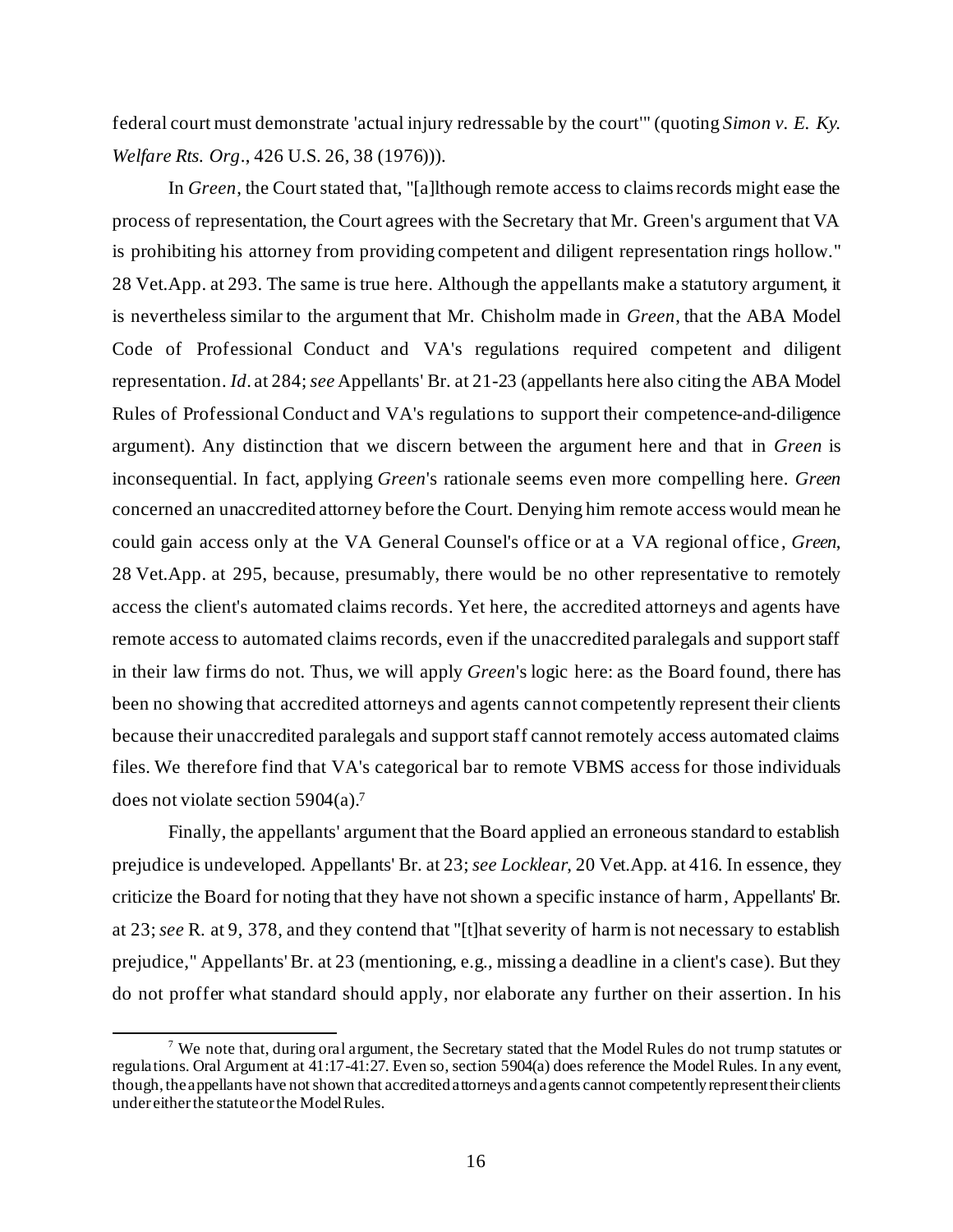motion for reconsideration, Mr. Carpenter asserts that our analysis appears to rest on the more particularized harm requirements for standing rather than the standards for establishing prejudice, and that, even if the standing requirements controlled, he meets them. Motion for Reconsideration at 6-7 (citing in part *Simmons v. Wilkie*, 30 Vet.App. 267, 279-85 (2018), *aff'd*, 964 F.3d 1381 (Fed. Cir. 2020)). Assuming that Mr. Carpenter believes that the framework set forth in *Simmons* for determining whether an error was harmless applies here, he still does not explain how he satisfies those factors, such as how any purported error in this regard (1) "abrogate[d] the essential fairness of the adjudication or deprive[d] a claimant of a meaningful opportunity to participate in the processing of [his or her] claim," *Simmons*, 30 Vet.App. at 281-82; or (2) disrupted the essential fairness of the particular adjudication, either by preventing the claimant from effectively participating in the adjudicative process or affecting or potentially affecting the outcome of the determination, *id*. at 279. The Court will not make those arguments for him. *See Locklear*, 20 Vet.App. at 416.

Although the Court recognizes that there are perhaps more efficient and convenient ways to balance a law firm's needs with VA's concerns—such as VA accrediting all paralegals<sup>8</sup> and support staff, or VA revoking accreditation of an attorney if his or her unaccredited paralegal or support staff misuse the systems to which they were granted access under the attorney's supervision—as always, it is not the Court's place to write laws or make VA policy. As noted above, the Board found the relationship between remote access for unaccredited paralegals and support staff and the appellants' duties under section 5904 too attenuated; thus, the appellants have not demonstrated Board error in this regard.

# D. Due Process

### *1. VA's Categorical Bar*

The appellants assert that remand is required for the Board to address their due process argument. Appellants' Br. at 23-24. First, they cite pages 302, 409, 410, and 414 of the record, as containing the argument raised to the Board; these pages contain one-line conclusory assertions that the denial of remote access to paralegals and support staff violates or affects claimants' due process rights. Although the Board did not discuss these assertions, remand is not required on this basis because (1) the Court reviews constitutional questions de novo, *see Buzinski v. Brown*,

<sup>&</sup>lt;sup>8</sup> Mr. Chisholm stated in his March 2018 Substantive Appeal that he employs some accredited paralegals. R. at 408.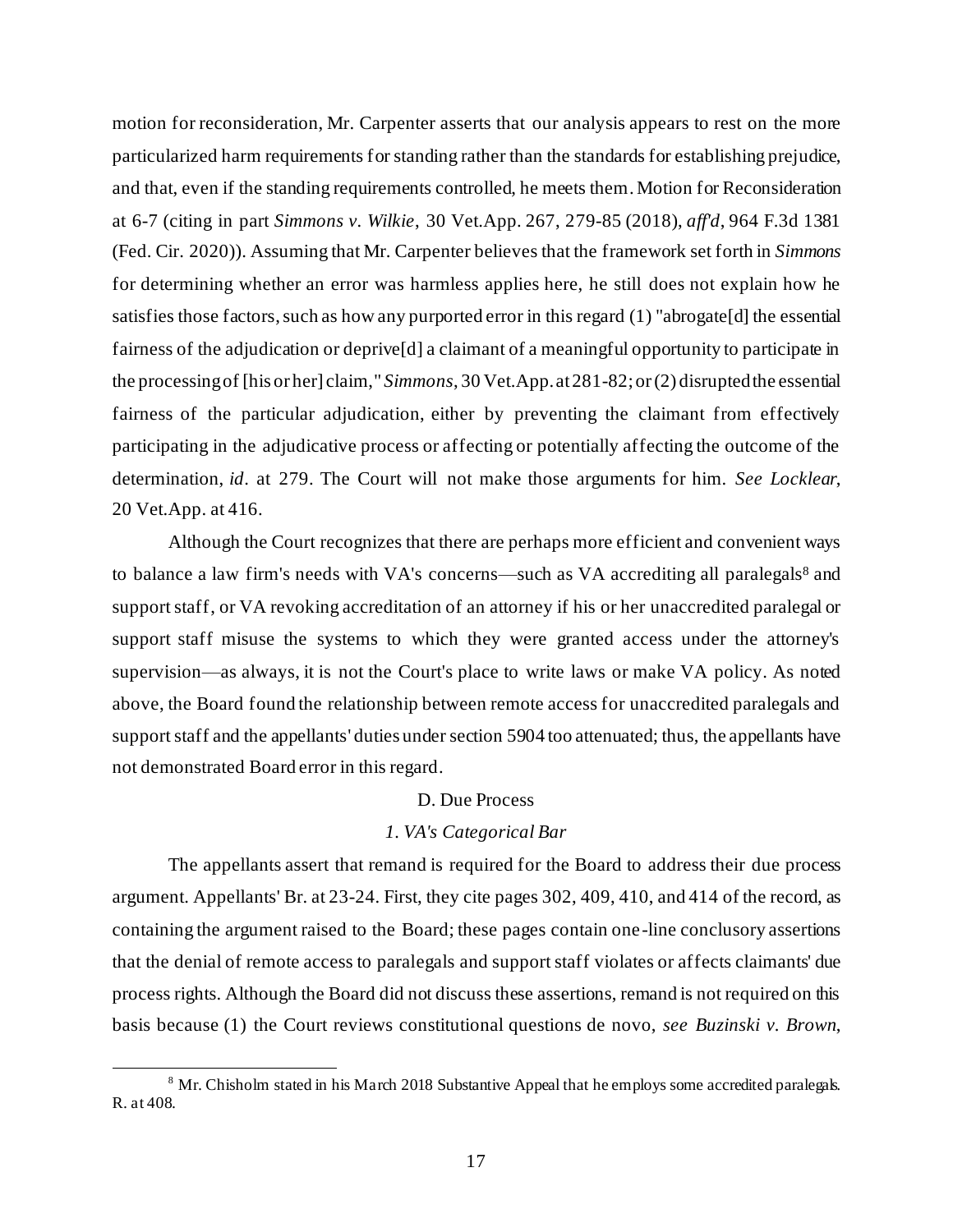6 Vet.App. 360, 365 (1994); (2) the appellants' arguments to the Board were not developed; and (3) as set forth above, they have not established error in the Board's determination that VA's categorical bar does not preclude effective representation.9Further, to the extent that the appellants suggest that remand is necessary by contending that their constitutional argument contains an "asapplied" element, Appellants' Br. at 24, which necessarily involves facts, they do not explain what factual dispute is at play, nor is one apparent from their Substantive Appeals, *see* R. at 302, 409, 410, and 414.

# *2. The Claims File*

The appellants also argue that record deficiencies—the additionof certain documents to and omission of certain documents from the claims files—violated 38 U.S.C. § 7104(a) (the Board decision must be based on the entire record) and 38 U.S.C. § 7252(b) ("Review in the Court shall be on the record of proceedings before the Secretary and the Board."), as well as due process, which safeguards the development of their claims. Appellants' Br. at 25, 27. The appellants contend that, given these deficiencies, they did not know what material was and was not before the Board, depriving them of an opportunity to fully participate in their Board proceedings. *Id*. at 27. We note that, during oral argument, the Secretary acknowledged that VA assembled the records in an unusual manner in these cases (e.g., paper claims files) because they concerned the atypical situation of attorneys obtainingaccess to automated claims records rather than the typical situation of veterans seeking benefits. Oral Argument at 46:32-48:13. But the Secretary asserted that this and the other claimed record deficiencies did not violate due process, deprive the appellants of an opportunity to participate, or prejudice them. *Id*.; *see id.* at 48:38-49:07. We agree.<sup>10</sup>

<sup>&</sup>lt;sup>9</sup> In his motion for reconsideration, Mr. Carpenter acknowledges that he did not elaborate on this argument in his opening brief. Motion for Reconsideration at 7 (stating that he "did not, to be sure, devote pages and pages of analysis to belaboring this point"). He asserts that he did not raise a purely constitutional argument; rather, because the Board failed to address due process, it erred under 38 U.S.C. § 7104(d)(1) (providing that Board decisions must include a written statement of the Board's findings and conclusions, and the reasons or bases for those findings and conclusions, on all material issues of fact and law presented on the record). Motion for Reconsideration at 7. Essentially, he is arguing that the Board did not provide adequate reasons or bases about due process. But we explain above why the Board's failure to discuss this argument does not require remand. *See Soyini*, 1 Vet.App. at 546.

<sup>&</sup>lt;sup>10</sup> Because we agree that the appellants have not met their burden of demonstrating that they were prejudiced by any alleged record deficiencies, we will not address the parties' dispute over whether the appellants should have raised these arguments earlier in these proceedings or whether the Secretary should be estopped from raising this defense. *See* Secretary's Br. at 18-20; Reply Br. at 14-15. Likewise, although the Secretary did not substantively respond to the appellants' arguments about the alleged record deficiencies and, instead, rested on his procedural argument, under the circumstances of this case, we decline to infer a concession of prejudicial error or to relieve the appellants of their burden of persuasion. *Cf.* Reply Br. at 14-15 (citing *MacWhorter v. Derwinski*, 2 Vet.App. 133, 136 (1992)).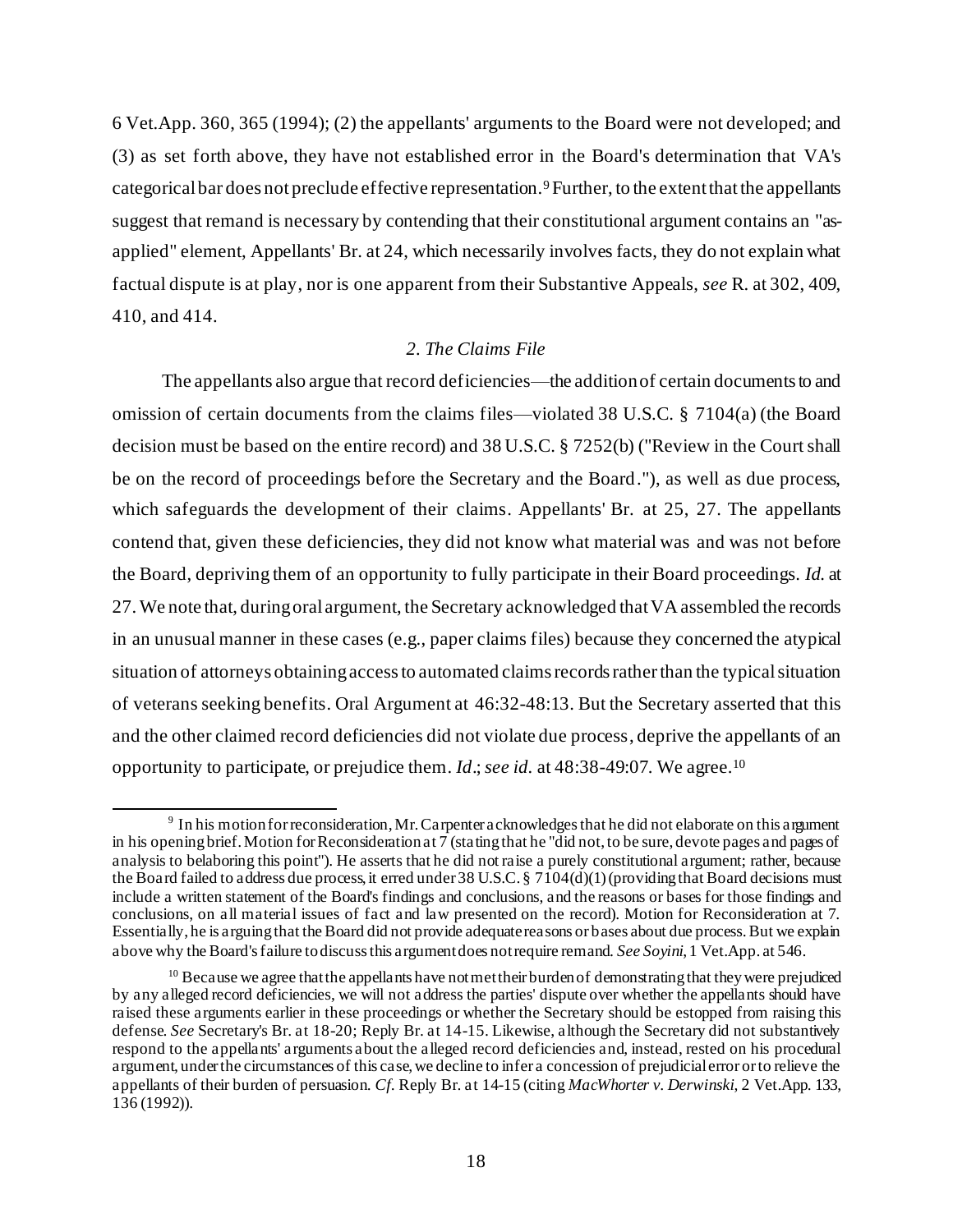The appellants claim that, without disclosing when and why, VA added the following documents to their paper claims files, Appellants' Br. at 26: (1) A VA document entitled "Information Security Rules of Behavior for Non-Organizational Users," R. at 21-25, 702-06; (2) November 2016 VA guidance entitled "IT and Security Requirements for VSOs and Private Attorneys," R. at 26-50, 677-701; (3) the September 2016 VA letter to regional offices discussed above, R. at 51-56, 671-76; and (4) an April 2016 VA memorandum stating that VBA will cover the cost associated with issuing PIV cards, including the background investigations for private attorneys and claims agents, R. at 57, 707.

The appellants also question why VA did not include other documents, such as the documents annexed to their opening brief, and assert that VA did not include in their claims files Mr. Chisholm's original Substantive Appeal and some email correspondence (noting that the record contained printouts of emails but not all the originals). Appellants' Br. at 26; *see id*. at 9 n.1 (stating that the RBA did not have Mr. Chisholm's original Substantive Appeal and that the brief cites a copy that Mr. Chisholm appended to a later motion; citing R. at 403-58). They also state that the Board relied in Mr. Carpenter's case on a September 2015 deputy general counsel letter to Mr. Chisholm that was not in Mr. Carpenter's claims file. Appellants' Br. at 27 (noting that the letter was in Mr. Chisholm's claims file).

However, except for the September 2016 VA letter to regional offices and the evidence annexed to their opening brief, <sup>11</sup> absent from the appellants' briefs is any specific assertion

<sup>11</sup> In this regard, we note that the appellants rely on these documents to support their assertions that *Green*'s analysis of §§ 1.600-.603 has self-abrogated and that the purportedly dispositive security concerns in *Green* have been obviated. Appellants' Br. at 18-19 (citing *Green*, 28 Vet.App. at 286). As indicated above, however, the appellants are mistaken about the role VA's security concerns played in *Green* and they have not shown on what basis we or the Board may ignore the plain language of the regulations and controlling precedent.

In our prior panel decision, we noted that we are limited in what material we may review and treated the documents annexed to the appellants' brief as extra-record evidence. *See*38 U.S.C. § 7252(b) (providing that "[r]eview in the Court shall be on the record of proceedings before the Secretary and the Board"). In his motion for reconsideration, Mr. Carpenter argues that the Federal Circuit's intervening decision in *Euzebio* now requires the Court to review those documents. Motion for Reconsideration at 4-5. Assuming without deciding that under *Euzebio* the annexed documents were actually or constructively in the Board's possession, the appellants have not shown that any Board error in not addressing those documents was prejudicial. *See Sanders*, 556 U.S. at 409.

The first document is a 2017 "Caseflow Product Impact Statement," explaining that "Caseflow" is a suite of web-based tools that VA developed for the Board to replace the Veterans Appeals Control and Location Systems  $(VACOLS)$ . Appellants' Br., Exhibit (Ex.) 1 at 2. The document stated that claimants have hundreds of electronic files associated with their cases and stored in VBMS, but that VBMS does not provide a "download all" function and that a feature of Caseflow will remedy this deficiency. *Id*. at 13. It also stated that documents from older cases are stored in a system called "Virtual VA," but that that system would soon be obsolete. *Id*. at 14.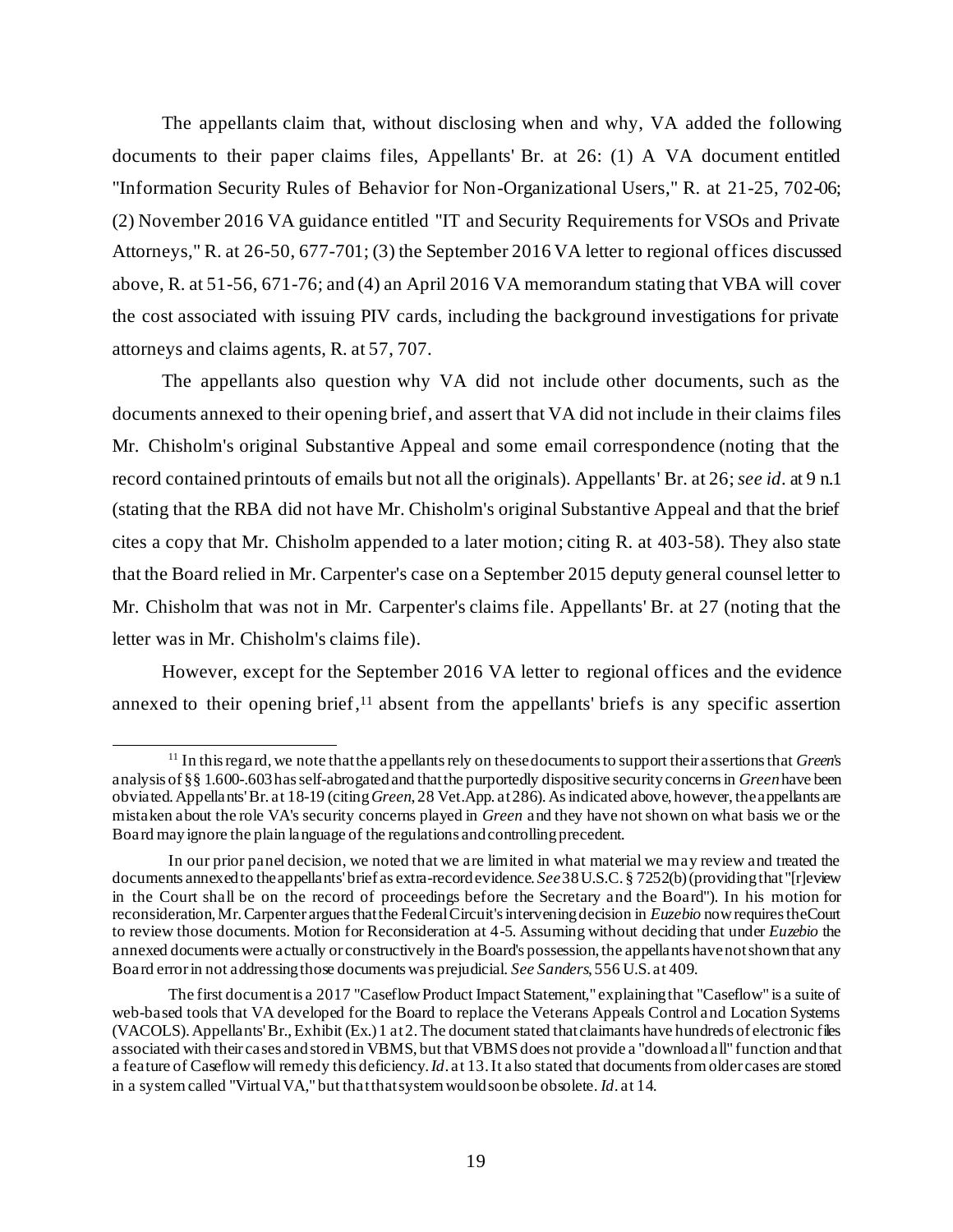regarding the content and relevance of the documents added to or omitted from their claims files or how consideration of, or the lack of consideration of, those documents might have affected the Board's decisionmaking. Without more explanation from the appellants, the Court cannot determine how the inclusion or omission of these documents in or from their claims files prejudiced them or prevented them from fully participating in their Board proceedings. *See Sanders*, 556 U.S. at 409; *Locklear*, 20 Vet.App. at 416. Thus, we do not find that the addition to and omission from the claims files of the documents listed above prejudiced the appellants or deprived them of the opportunity to fully participate in their Board proceedings.<sup>12</sup>

Finally, the appellants contend generally that the claimed record deficiencies were per se prejudicial. Appellants' Br. at 29-30 (citing *Simmons*, 30 Vet.App. at 281-82). But, as the Court found in *Simmons*, the appellants here have "not persuasively demonstrated how [this] error affected the essential fairness of the adjudication . . . or deprived [them] of a meaningful opportunity to participate in the fair processing of [their] claim[s]." 30 Vet.App. at 283 (noting that the failure to provide a presumption in a prior decision did not have the natural effect of preventing meaningful participation in the VA adjudication process). Although the addition to or

The second document is an article about eliminating a technological bug before deploying Caseflow. Appellants' Br.,Ex. 2.To the extent that these documents show that the VA technological landscape has changed, the Court recognizes that it has changed. Even so, the text of §§ 1.600-.603 has not changed since *Green*, and the appellants have not shown how the Board's review of the annexed documents would alter that fact. And again, although the appellants rely on the annexed documents to show that the security concerns in *Green* have been obviated, Appellants' Br. at 18-20, VA's security concerns played no role in the Court's regulatory interpretation in *Green*. 28 Vet.App. at 288-90. Thus, even if the Court could consider these documents, we find that the Board's failure to include them in the appellants' claims files and to address them does not warrant remand. *See Sanders*, 556 U.S. at 409; *cf*.*Tobler*, 2 Vet.App. at 14; *Soyini*, 1 Vet.App. at 546.

 $12$  Although the appellants bear the burden of demonstrating prejudice, we find that (1) our conclusion here is particularly true with respect to the September 2016 VA letter, which the appellants relied on to support their arguments, *see* Appellants' Br. at 5, 15 (citing the September 2016 letter as evidence that records referenced in §§ 1.600-.603 and § 14.629 include VBMS files); and (2) although the Board in Mr. Carpenter's case referencedthe September 2015 letter from the deputy general counsel to Mr. Chisholm that was apparently not in Mr. Carpenter's claims file, that letter discussed VA's privacy and administrative concerns regarding granting access to unaccredited paralegals, concerns the appellants essentially abandoned here on appeal, *see ante* at 13.

Likewise, with respect to the omitted documents, we find that (1) our conclusion is particularly true where a copy, if not the original, of Mr. Chisholm's Substantive Appeal was in the claims file; and (2) although the claims files may not have included some original correspondence, copies of that correspondence in the claims filesshow that that correspondence consisted of emails between the appellants and VA simply communicating the status of their claims and did not concern any substantive matters, *see* R. at 311-12, 318-19, 332-35.

To be clear, although we are making no determinations regarding these documents in the first instance, we are permitted to review them for prejudicial error. *See Newhouse v. Nicholson*, 497 F.3d 1298, 1301 (Fed. Cir. 2007) (holding that this Court may make factual findings in reviewing for prejudicial error); *Vogan v. Shinseki*, 24 Vet.App. 159, 164 (2010) (finding that this Court is permitted to look beyond the Board's decision to review the record of proceedings when identifying prejudicial error).